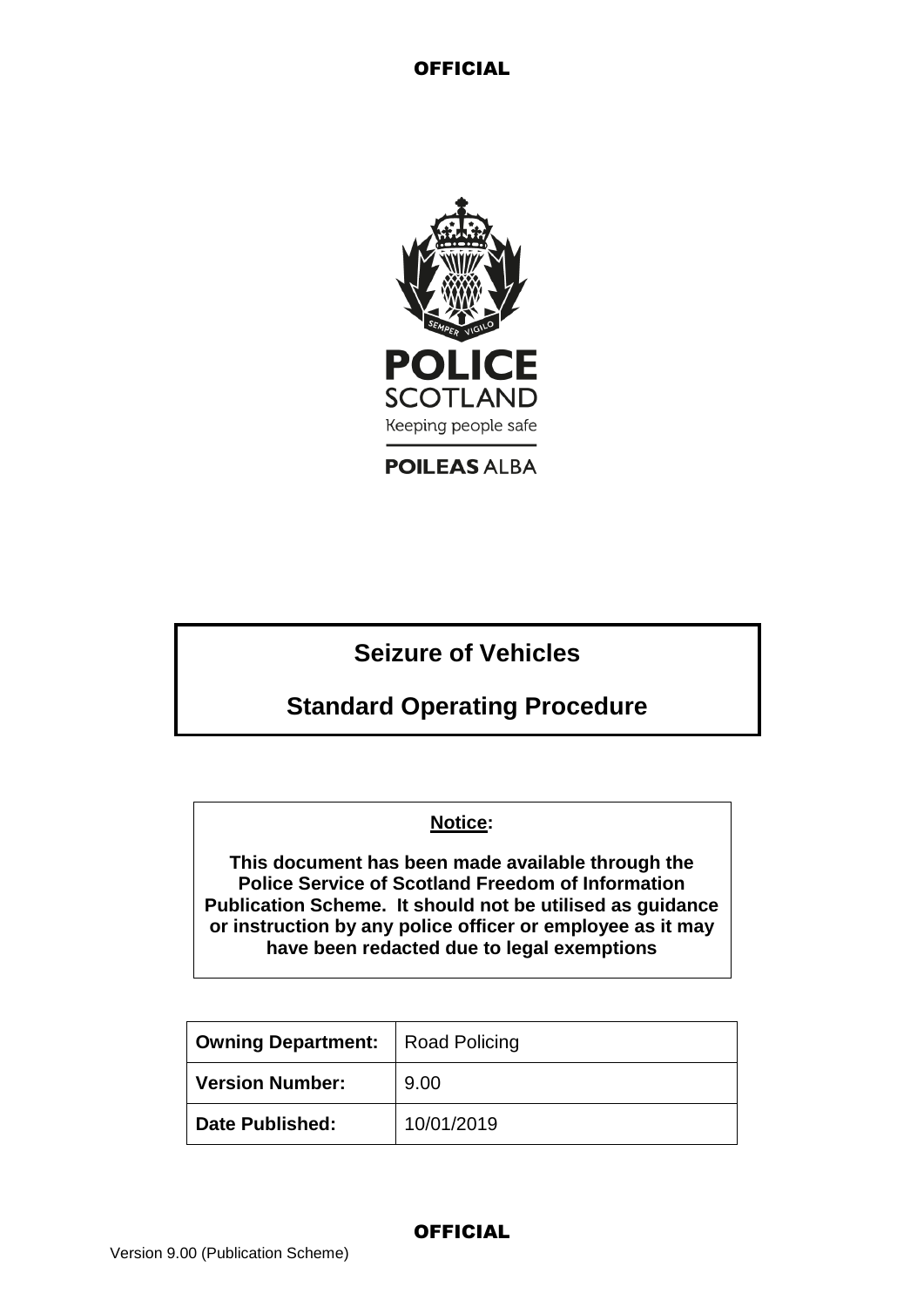# **Compliance Record**

| <b>Equality and Human Rights Impact Assessment (EqHRIA)</b><br>Date Completed / Reviewed: | 19/12/2018 |
|-------------------------------------------------------------------------------------------|------------|
| <b>Information Management Compliant:</b>                                                  | Yes        |
| <b>Health and Safety Compliant:</b>                                                       | Yes        |
| <b>Publication Scheme Compliant:</b>                                                      | Yes        |

# **Version Control Table**

| <b>Version</b> | <b>History of Amendments</b>                                                                                                                                                                                                                                                                                                  | <b>Approval Date</b> |
|----------------|-------------------------------------------------------------------------------------------------------------------------------------------------------------------------------------------------------------------------------------------------------------------------------------------------------------------------------|----------------------|
| 1.00           | <b>Initial Approved Version</b>                                                                                                                                                                                                                                                                                               | 23/04/2013           |
| 2.00           | Full Review of SOP                                                                                                                                                                                                                                                                                                            | 10/06/2014           |
| 2.01           | Minor Amendment to Provide Clarity Regarding Trade<br>Insurance Policies at 8.7                                                                                                                                                                                                                                               | 09/09/2014           |
| 3.00           | Insertion at 6.7.1 to Include Schengen Information<br><b>System Changes</b>                                                                                                                                                                                                                                                   | 09/04/2015           |
| 4.00           | Transferred onto the new corporate template and<br>change to MIB contact number                                                                                                                                                                                                                                               | 30/09/2016           |
| 5.00           | Section 6 amended following Complaint Against the<br>Police.                                                                                                                                                                                                                                                                  | 26/06/2017           |
| 6.00           | Under the direction of DCC Johnny Gywnne the<br>amendments noted in this SOP are in relation to<br>grammatical changes only from the wording 'police<br>office' to 'police station'.                                                                                                                                          | 14/07/2017           |
| 7.00           | Full cyclical review with new VRS administration<br>procedures and glossary of terms added. Updated<br>formatting standards applied.                                                                                                                                                                                          | 23/03/2018           |
| 8.00           | Amendment to paragraph 6.6 to reflect that police will<br>not be liable for vehicle recovery costs if recovery is<br>essential to facilitate forensic examination.                                                                                                                                                            | 26/07/2018           |
| 9.00           | Correction to legislative inconsistencies. Sections 6<br>and 9 merged to cover stolen and abandoned vehicles.<br>Section 6 updated relating to attempts to contact owner<br>and liability for recovery costs. Sections 7, 8.7, 8.15<br>and 8.16 updated to provide clarity. Section 15<br>Vulnerable Motor Vehicles - Removed | 10/01/2019           |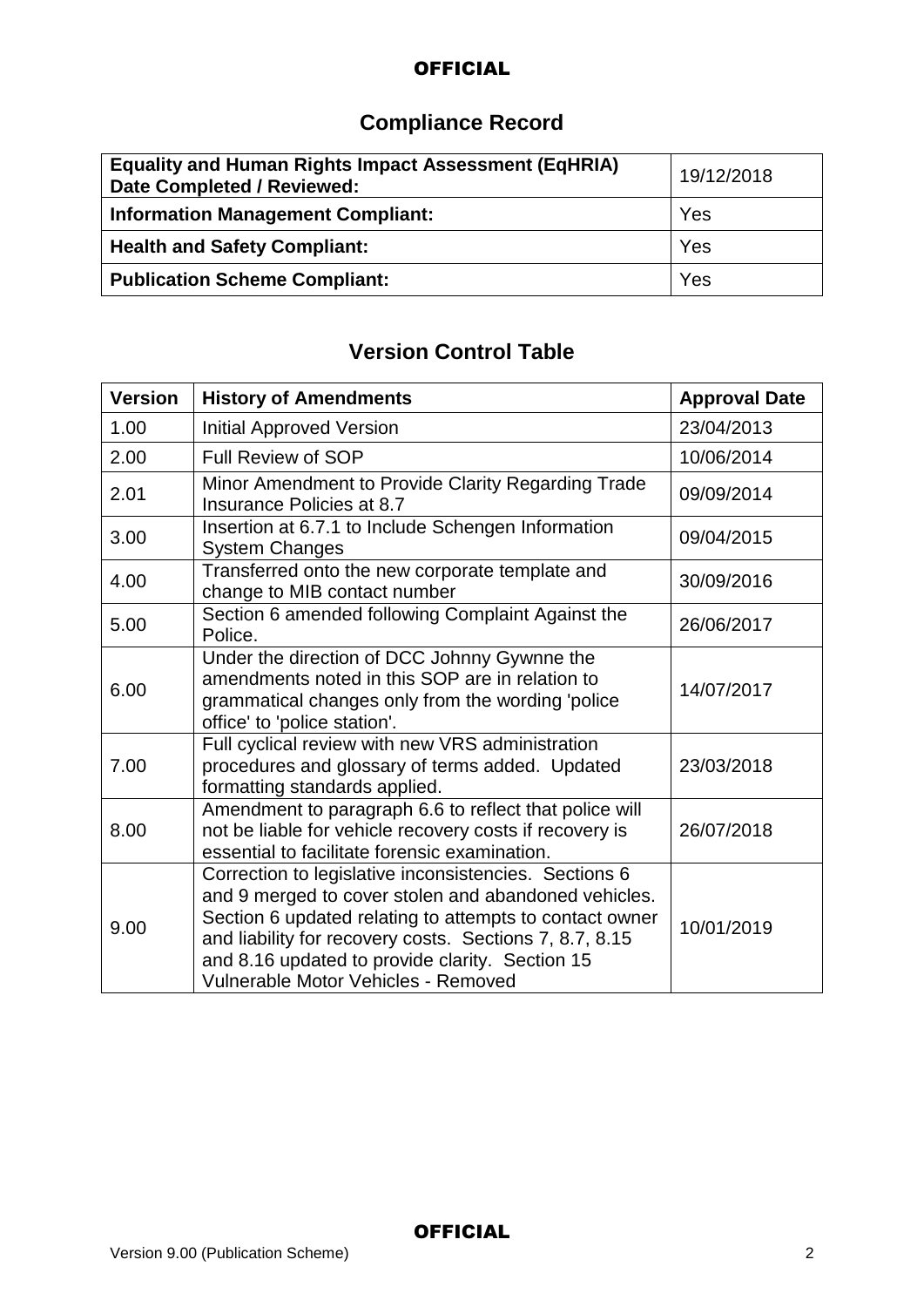# **Contents**

- 1. Purpose
- 2. Vehicle Recovery Scheme
- 3. VRS Administration
- 4. Control Room Procedures
- 5. Categories of Recovery
- 6. Stolen and Abandoned Vehicles
- 7. Vehicles Causing Obstruction / Danger to Other Road Users / Road Traffic **Collision**
- 8. Section 165 Licence / Insurance
- 9. Vehicles Parked in Contravention of Prohibition / Restriction
- 10. Vehicles Used or Suspected of Use in a Crime and which, by Necessity, Require to be Seized as a Production
- 11. Forfeitures
- 12. Property in the Lawful Possession of Persons Taken into Police Custody including Drink Drivers, Arrested on Warrant, etc.
- 13. Property In Unlawful Possession Of Persons Taken Into Police Custody including stolen/suspected stolen vehicles
- 14. Street to Street Removals
- 15. End of Life Vehicles (Scrapped Vehicles)
- 16. Police Fleet Vehicles
- 17. Retention and Disposal of a Seized Vehicle
- 18. Complaint Handling
- 19. Charges
- 20. Property within Vehicles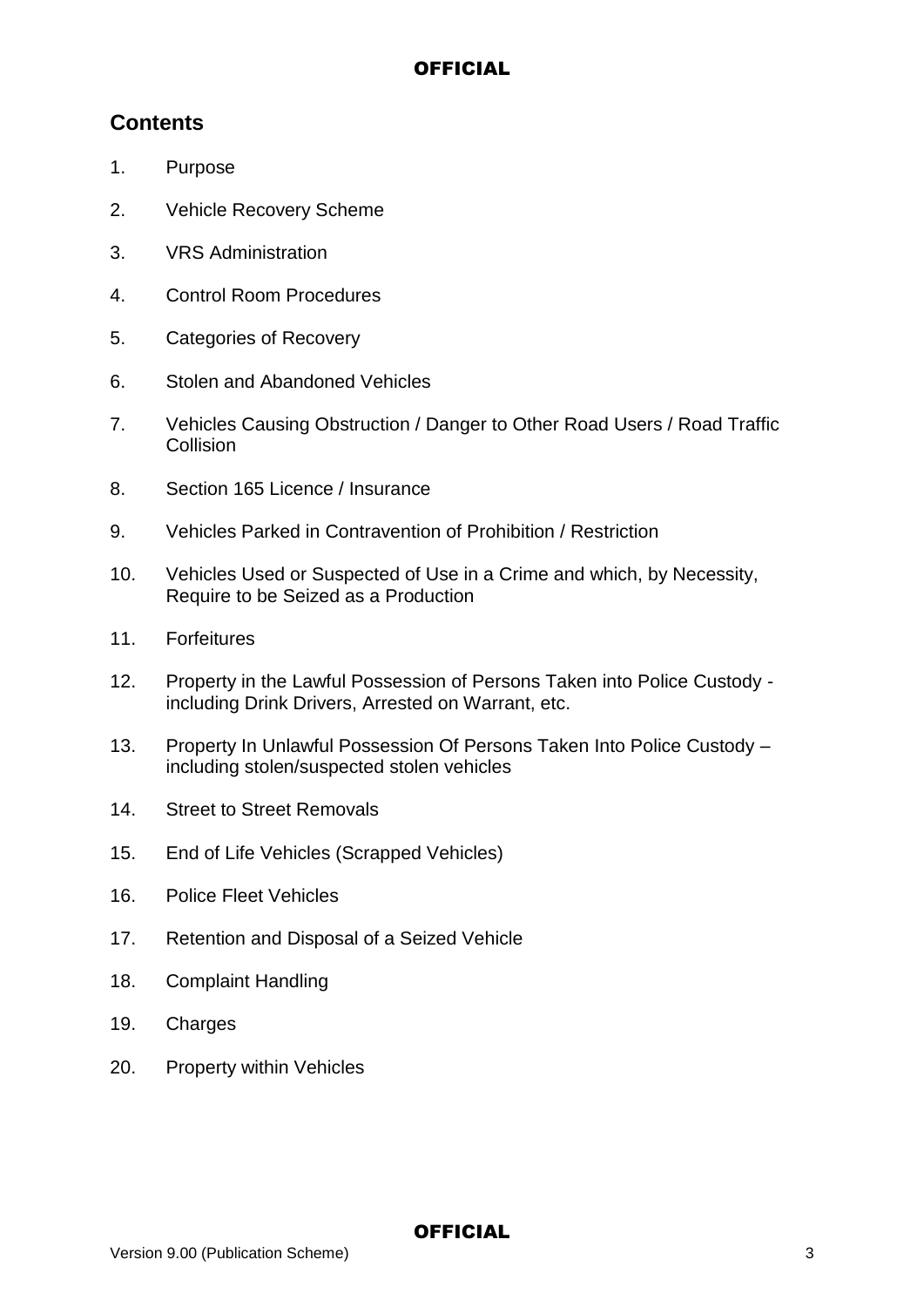# **Appendices**

| Appendix 'A' | List of Associated Legislation                |
|--------------|-----------------------------------------------|
| Appendix 'B' | <b>List of Associated Reference Documents</b> |
| Appendix 'C' | List of Associated Forms / Templates          |
| Appendix 'D' | <b>Decriminalised Parking Areas</b>           |
| Appendix 'E' | <b>Glossary of Terms</b>                      |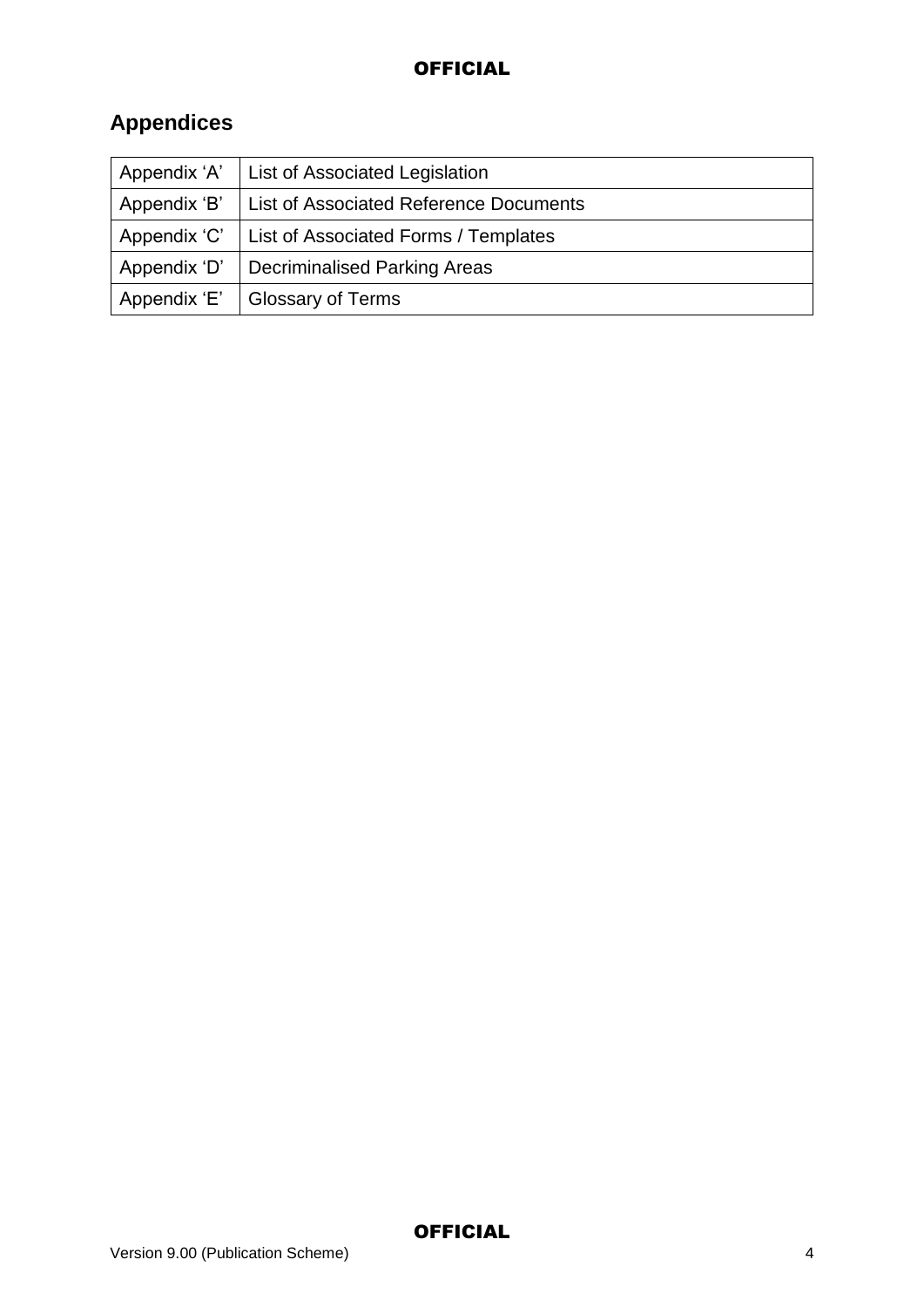## **1. Purpose**

- 1.1 This Standard Operating Procedure (SOP) supports the Police Service of Scotland (hereafter referred to as Police Scotland) Policy for Road Policing.
- 1.2 This SOP aims to provide police officers and relevant staff within Police Scotland with the procedures to be adopted for the removal of motor vehicles from a road or other place in the open air, excluding vehicles driven in contravention of Antisocial Behaviour legislation. For information in relation to vehicles being seized under the Antisocial Behaviour Legislation refer to the Antisocial Behaviour SOP.
- 1.3 With the exception of 'End of Life' (scrap) vehicles, those found untaxed on a public road, and in certain circumstances broken down police vehicles, all vehicle removals arranged on behalf of the Police Scotland will utilise contracted Vehicle Recovery Operators (VROs) operating within the Vehicle Recovery Scheme (VRS).
- 1.4 In circumstances where officers attend a vehicle and do not immediately deem it necessary to have the vehicle removed then it should be marked in such a way, that members of the passing public know the police are aware of the vehicle. This can be achieved by the use of police tape/police aware stickers or similar.

# **2. Vehicle Recovery Scheme**

- 2.1 The Vehicle Recovery Scheme (VRS) is designed to provide a support service to Police Scotland in relation to the removal of vehicles. Proper use will reduce the time officers are engaged at incidents and will minimise unnecessary costs.
- 2.2 In all instances officers should supply the Area Control Room (ACR) with as much information as possible relating to the incident to ensure that a suitably equipped VRO is despatched.
- 2.3 The following information is required:
	- Exact locus:
	- Reason for recovery;
	- Recommended approach route;
	- Condition and position of vehicle on/off road;
	- Type of recovery requested (front / full lift / Hi-Ab / Forensic);
	- Any other vehicles, trailers, caravan etc involved;
	- Debris requiring removal; and
	- Hazards from spilled load (carriage of dangerous goods) or human tissue.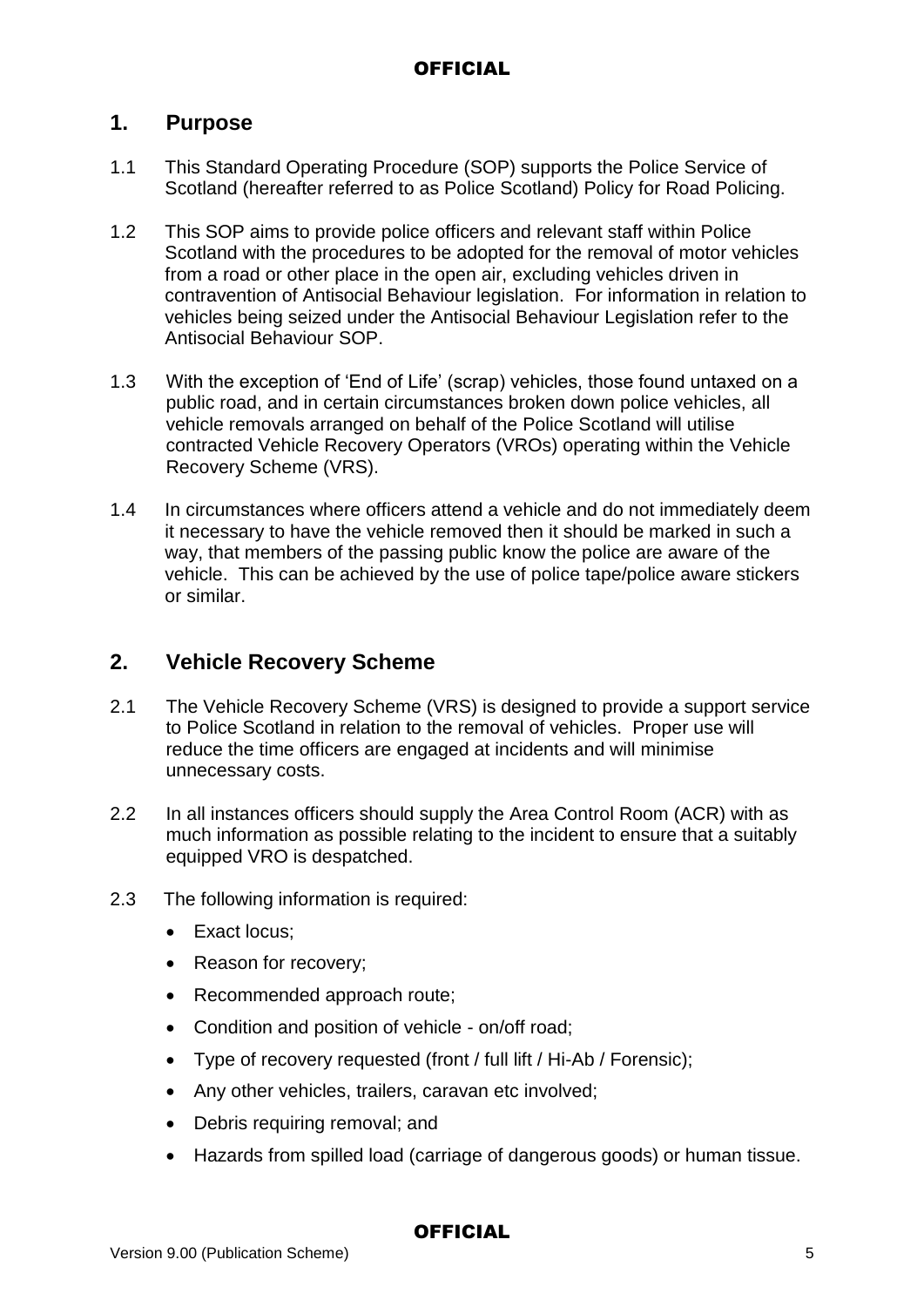- 2.4 Full vehicle details are also required and must include the following:
	- Make, model and colour;
	- The vehicle registration mark, if available:
	- Number of passengers to be conveyed;
	- Whether laden / unladen and nature of the load (such as dangerous goods); and
	- Whether a light / heavy vehicle\*.

**\*LIGHT VEHICLE** up to 3.5 tonnes gross weight (Large Transit size van) **\*HEAVY VEHICLE** over 3.5 tonnes gross weight

- 2.5 The ACR will contact the appropriate managing agent, who will deploy a VRO to the locus. All VROs should attend at the locus within 30 minutes (light vehicles) or 60 minutes (Public Service Vehicles PSV or Large Good Vehicles LGVs). However this can be longer dependant on severe weather conditions and geographical location, such as rural areas.
- 2.6 The VRO will present the requesting officer with the Vehicle Audit Document (VAD) at the incident scene. The officer must tick one box only in the 'Reason for Removal' section and must sign the VAD, detailing name, register number/shoulder number and station. The ACR incident number is also entered as are driver/keeper details, if known. The officer should also complete the retention / disposal section and stipulate the examination required e.g. collision investigation, mechanical examination, drug search.
- 2.7 The VRO is responsible for locus clearance (however may require assistance from other agencies) including vehicle, passenger and debris removal. The VRO is also responsible for items contained within recovered vehicles unless removed at the request of the owner or for police purposes. Vehicle keys and immobiliser controls must stay with the vehicle. The VRO is not responsible for removing human or animal tissue from any vehicle or locus. In such circumstances advice should be sought from the Duty Officer.
- 2.8 Under no circumstances are officers to contact VROs directly to arrange removals. Such requests **must** be made via the ACR.
- 2.9 **On no account are officers to discuss potential removal fees, it is sufficient to inform vehicle owners/drivers there is a cost involved.**

# **3. VRS Administration**

3.1 The VRS is administered from 2 offices in Glasgow and Edinburgh, covering the west, north and east command areas. The VRS administration teams must be made aware of all developments or the reasons for continued retention of any vehicle.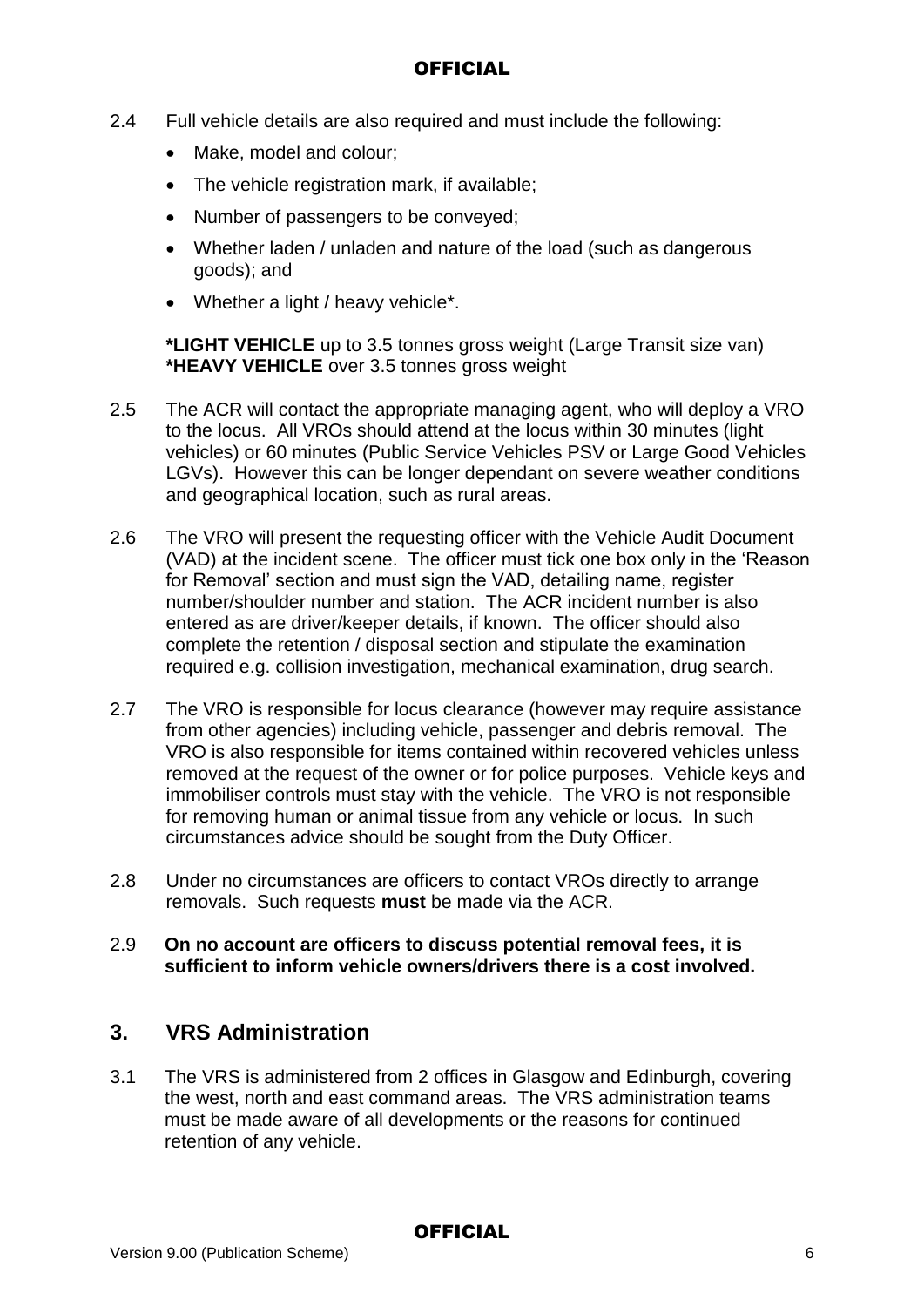3.2 Once released the enquiry officer will notify the appropriate administration team in Glasgow or Edinburgh via email:

#### **Information has been removed due to its content being exempt in terms of the Freedom of Information (Scotland) Act 2002, Section 30 Prejudice to effective conduct of public affairs.**

- 3.3 VROs will make the necessary arrangements with owners for the collection of vehicles.
- 3.4 All documentation will be retained and disposed of in accordance with the Police Scotland Record Retention SOP.

## **4. Control Room Procedures**

4.1 On receiving a request for recovery, ACR staff will pass all relevant information to the relevant contractors. The managing agent requires accurate locus details to permit selection of the most suitable VRO to attend the incident. The managing agent will advise which VRO is attending and give an estimated time of arrival (ETA), which should be passed to the officer requesting the recovery. The incident number should also be given for inclusion on the VAD. All contracted VRO's are registered receivers of information from the Police National Computer (PNC) and details of the last registered keeper can be made available to the VRO.

## **5. Categories of Recovery**

- 5.1 Officers are empowered to remove vehicles and in certain instances property in the following circumstances:
	- Stolen;
	- Abandoned:
	- Obstruction /Danger;
	- RTC Police Powers:
	- Serious/Fatal RTC (Exam);
	- Section 165A, RTA 1988 No Licence/Insurance;
	- ASBO:
	- Parked in Contravention of Prohibition / Restriction
	- Crime Production:
	- Forfeiture;
	- Owners Request;
	- Prisoners Vehicle;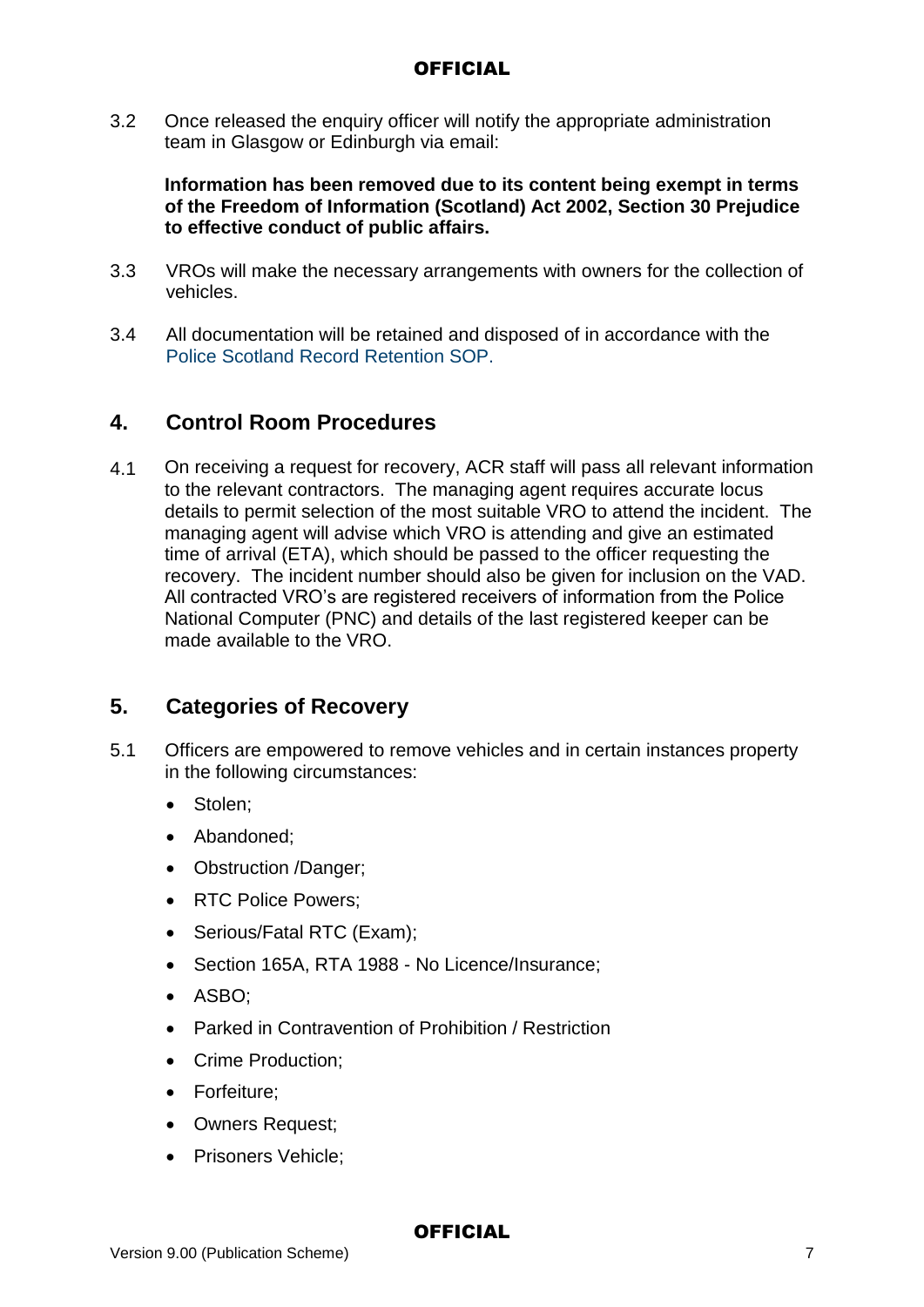- Street to Street:
- End of Life Vehicles;
- Police Vehicle.

## **6. Stolen and Abandoned Vehicles**

#### **6.1 Stolen Vehicles**

- 6.1.1 Where owners or insurers are unable to uplift recovered stolen vehicles, they may be recovered under VRS, preventing further criminal interference such as vandalism or being re-stolen.
- 6.1.2 If the owner cannot be contacted or cannot make arrangements to remove the vehicle, which are acceptable to the officer and within a reasonable timescale, then the officer should advise the appropriate ACR that a Statutory Removal under VRS is required. Under these circumstances the owner will be responsible for the recovery costs, of which they should be advised, the advice noted in the officers notebook and the incident log updated. Where an owner cannot be traced officers should record details of all attempts made to contact the owner against the incident number at the ACR.
- 6.1.3 Where unidentified suspect stolen vehicles are found burned out, officers should be aware of the implications of examining such vehicles and ensure that they are aware of the hazards and control measures, highlighted within the Safe System of Work - Initial Examination of Burnt Out Motor Vehicles guidance, along with the RPU Stolen Impounded Vehicle Examinations Generic Risk Assessment. (see also section 15.3).
- 6.1.4 Officers involved in any accidents/incidents/near misses when examining stolen/abandoned/burnt out vehicles, should refer to the Accident/Incident/Near Miss Reporting and Investigation Guidance Document.
- 6.1.5 In the first instance where a stolen vehicle is recovered and is suitable for release the owner must be given an opportunity to arrange for its collection as they may not wish to claim on their insurance. Details of all attempts to contact the owner should be recorded on command and control and the officer's notebook.
- 6.1.6 Cognisance of the requirement for scenes of crime examination should be taken and suitable arrangements made to have the examination carried out at the location. Guidance should be given to the owner re preservation of evidence in this case.
- 6.1.7 The officer should select **Stolen** as the reason for removal on the VAD and request that a marker be placed on the PNC. There will be occasions where a stolen vehicle is required to be seized for a SOC examination. The type of examination must be clearly marked on the VAD. Where a stolen vehicle has been located and the owner is available to uplift same and is willing to make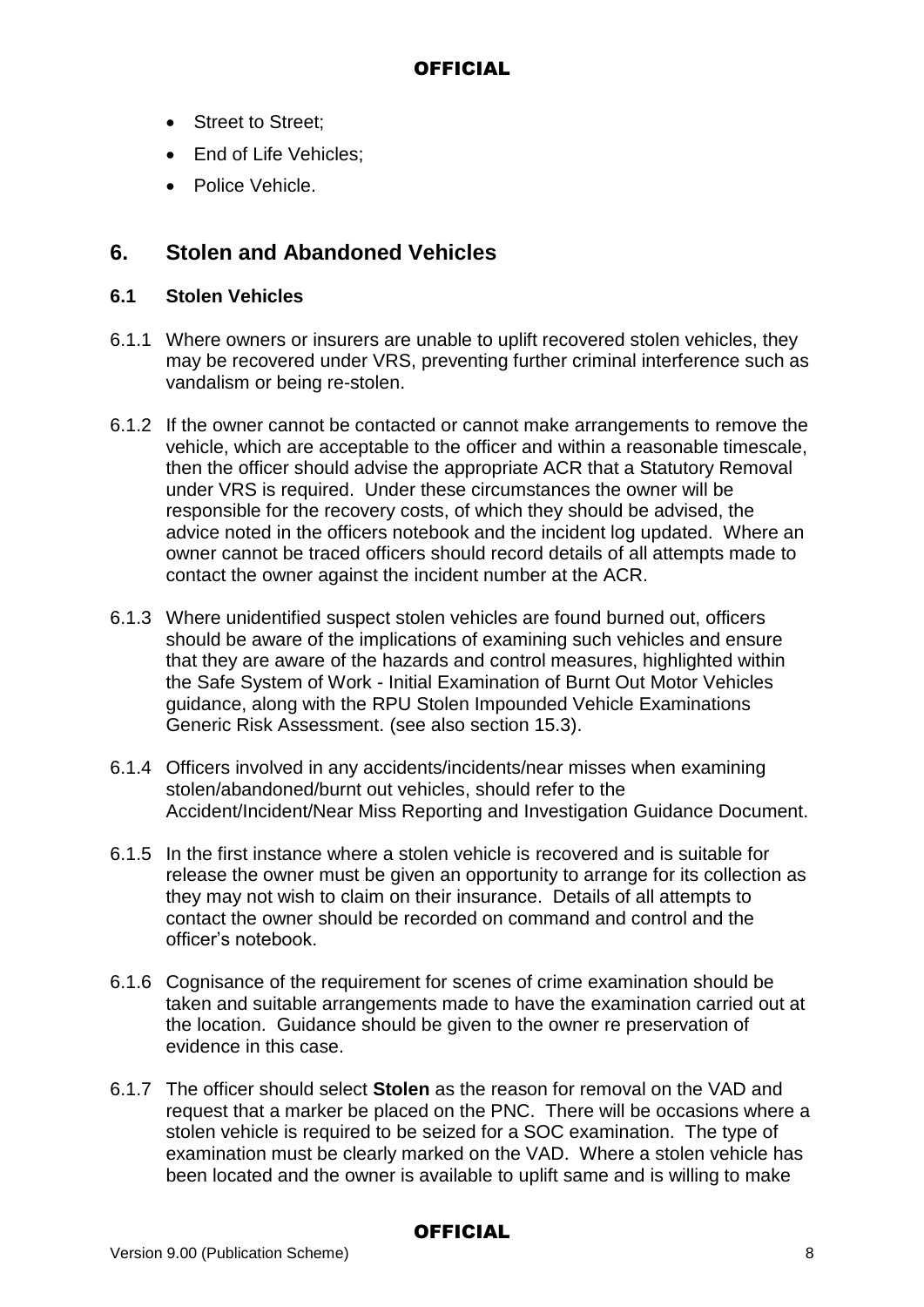the vehicle available for examination, then this should be permitted following suitable guidance being given regarding preservation of evidence. In cases where an owner is not willing to make the vehicle available for SOC examination **and** police deem that recovery of the vehicle is essential to facilitate the forensic examination then **police will be liable** for the recovery costs. In cases where an owner cannot be contacted or is unavailable to attend and police deem that recovery of the vehicle is essential then **police will not be liable** for the recovery costs. The officer must also indicate on the VAD whether or not the vehicle can be released after examination.

6.1.8 For further information see Tracker- Stolen Vehicle Tracking System SOP and Stolen Vehicle SOP.

#### **6.2 Foreign Vehicles and Trailers**

- 6.2.1 When stolen from within a participating state, the state may issue an Article 38 alert in relation to the vehicle or trailer. If traced and circumstances deem it appropriate to seize the vehicle or trailer it will be uplifted and recovered under VRS.
- 6.2.2 There are two types of alerts:
	- **Seize and Retain (SR)** the vehicle should be seized and the state who initiated the alert informed. This will be done directly from one SIRENE Bureau to another and will require the officer recovering the vehicle to complete and submit, form 108-017 Schengen SIS II Alert – form G (Vehicle) along with a PNC found report. If further information is required to clarify any issues, complete 'form M' and submit to SIRENE Bureau. It is the responsibility of the Law Enforcement Agency that owns the Alert to organise the repatriation of the vehicle but assistance may be given if required.
	- **Seize and Forensicate (SF)** a senior officer must authorise this type of alert. It is likely that a vehicle circulated on Article 38, with a request to 'Seize and Forensicate' will initially only be seized. The officer recovering the vehicle must complete and submit form 108-017 Schengen SIS II Alert – form G (Vehicle) along with a PNC found report.

If further information is required to clarify any issues, complete form 108- 011 Schengen SIS II Alert – form M (Miscellaneous Information) and submit to SIRENE Bureau. If action cannot be taken, the reasons why not are to be submitted to the SIRENE Bureau on form 108-018 Schengen SIS II Alert – form H (unable to carry out action).

Before any efforts are made to carry out a forensic examination the SIRENE Bureau should be contacted and they will contact the SIRENE Bureau in the country that owns the alert so as an agreement can be made as to how to progress the examination. The SIRENE Bureau can be contacted.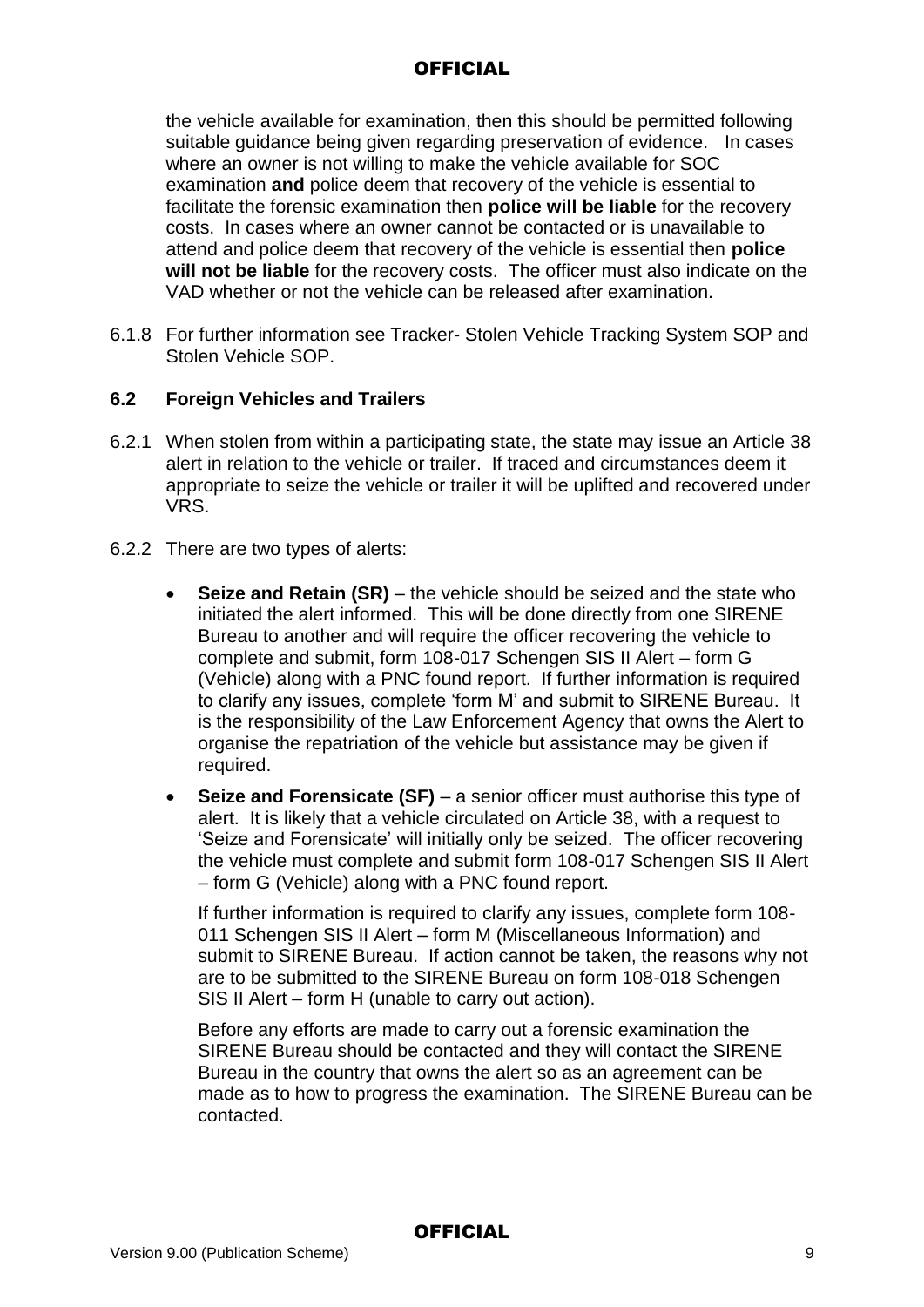- 6.2.3 When conducting vehicle enquiries on PNC two additional hazard markers may be seen which have been created by other member states. The UK are unable to create them:
	- **Stolen or False Matriculation (SM)** this is a term used by Europe and means that the object is travelling under a false identity such as VRM or identity number. In its broadest term it means that any identification number attributed to it may be false or stolen.
	- **Suspicion of Clone (CL)**  Suspicion of Clone means that the item is represented as another legal object.

Both **SM** and **CL** should be dealt with as per **SR**.

- 6.2.4 All correspondence with the SIRENE Bureau requires the SISII ID number so officers should ensure they record this number when a hit is discovered.
- 6.2.5 Owners of vehicles stolen from overseas will need to be able to locate and collect them. To do this they will need to contact the VRS administrator for the area where the vehicles was recovered. In all cases, where a vehicle/trailer has been seized, information pertaining to its location, contact details and email addresses of the VRS Administrator who can authorise its release should be passed to the SIRENE Bureau. This will assist with the subsequent repatriation of the vehicle.

#### 6.2.6 **In all cases the VRS administrator must be provided with sufficient proof of ownership prior to releasing the vehicle.**

6.2.7 There will be no cross charging between countries in relation to recovery of vehicles or trailers. In the first instance attempts should be made by the VRS administrator to have the insurance company cover recovery costs but when this is not possible the police will be liable.

#### **6.3 Abandoned Vehicles**

- 6.3.1 Abandoned Vehicles referred to in this section are those that are in a generally roadworthy condition, not end of life vehicles. For information on end of life vehicles see section 15.
- 6.3.2 On finding such vehicles, attempts must be made to trace the owner. If the owner is traced, they **must** be given the opportunity to arrange for its collection. Details of all attempts made to contact the owner should be recorded against the incident number at the ACR.
- 6.3.3 If the owner cannot be contacted or cannot make arrangements to remove the vehicle, which are acceptable to the officer and within a reasonable timescale, then the officer should advise the appropriate Control Room/equivalent that a **Statutory Removal** (Road Traffic Regulation Act 1984, Section 99) under VRS is required.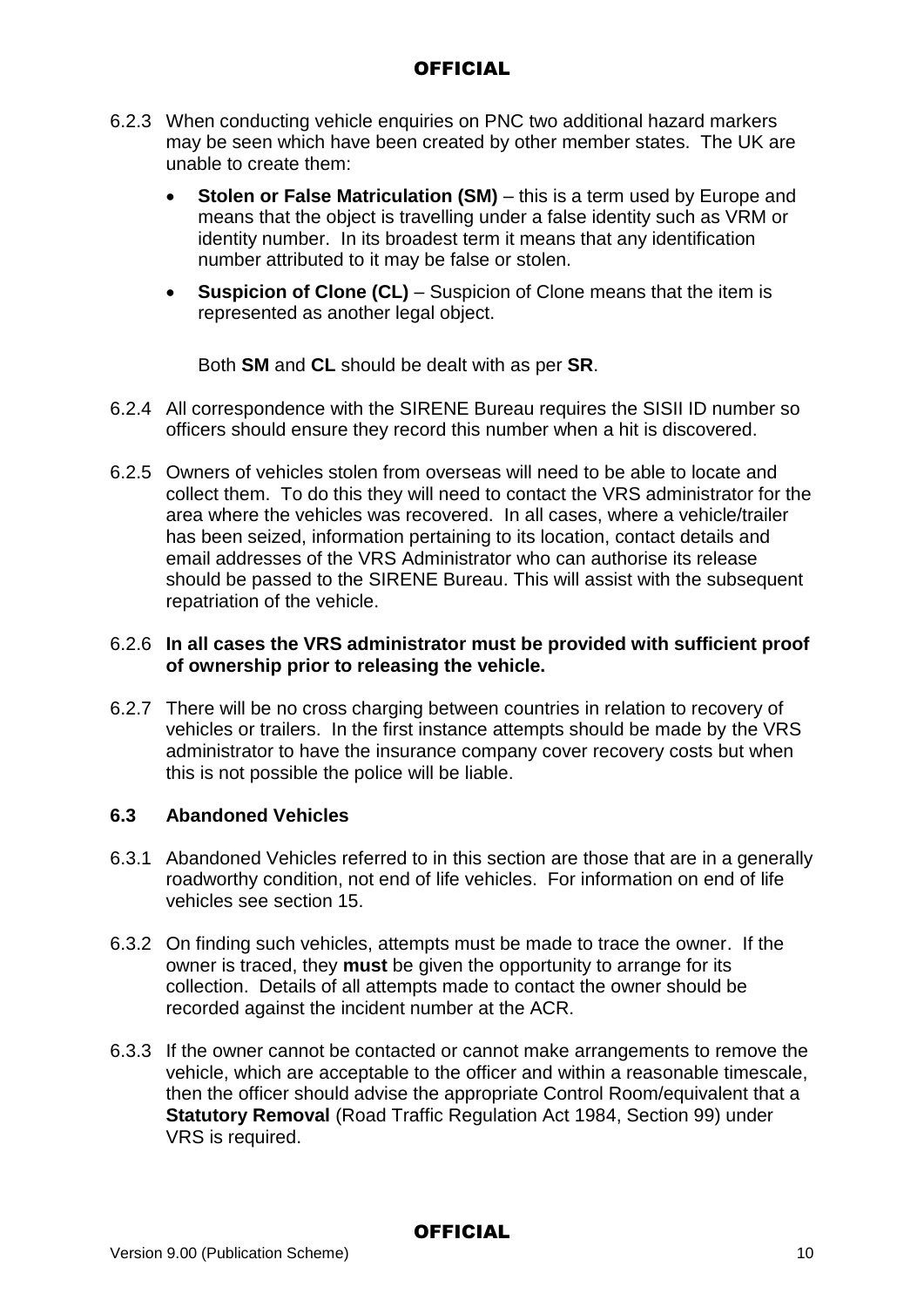- 6.3.4 Additionally, in circumstances where a danger or obstruction exists, particularly on a motorway or trunk road location carrying fast traffic, removal should be instigated without undue delay.
- 6.3.5 The officer should select **Abandoned Vehicle** as the reason for removal on the VAD and request that a marker be placed on the PNC.

# **7. Vehicles Causing Obstruction / Danger to Other Road Users / Road Traffic Collision**

- 7.1 If, when attending an incident, an officer considers that a vehicle is causing no immediate danger or obstruction to other road users, a driver or owner should arrange their own recovery. **Officers must never offer a recommendation**.
- 7.2 In circumstances where a danger or obstruction does exist, particularly on a motorway or main route, removal should be instigated without undue delay. Owners/drivers may still be permitted to arrange removal from a hard shoulder, provided this can safely be achieved within 30 minutes (1 hour for LGV`s and PSV`s.
- 7.3 If the driver or owner cannot be contacted, or cannot make arrangements to remove the vehicle, which are acceptable to the officer and within a reasonable timescale, then the officer should advise the ACR that a **Statutory Removal** (Road Traffic Regulation Act 1984, Section 99) under VRS is required.
- 7.4 The officer should select **Danger** or **Obstruction** as the reason for removal on the VAD and request that a 'removed' marker be placed on the PNC.

## **8. Section 165 Licence / Insurance**

- 8.1 Authority exists under Section 165A of the Road Traffic Act 1988 for a constable in uniform to seize a motor vehicle being driven in contravention of Section 87(1) or 143 of the Act. Section 165A is designed to remove motor vehicles from use until valid documents are produced or disposal is arranged. This power is not an alternative to prosecution and must not be used in isolation. In all circumstances where removal is effected, the driver will be charged and either a Conditional Offer of Fixed Penalty (COFP) or standard police report (SPR) will be completed. For further information see Conditional Offer of Fixed Penalty Scheme – Traffic Offences SOP.
- 8.2 Certain conditions must be satisfied before seizure can be considered, any one of which must apply before seizure:

#### (a) **Condition 1**

 A Constable in uniform requires, under Section 164, a person to produce his/her licence and counterpart for examination; and,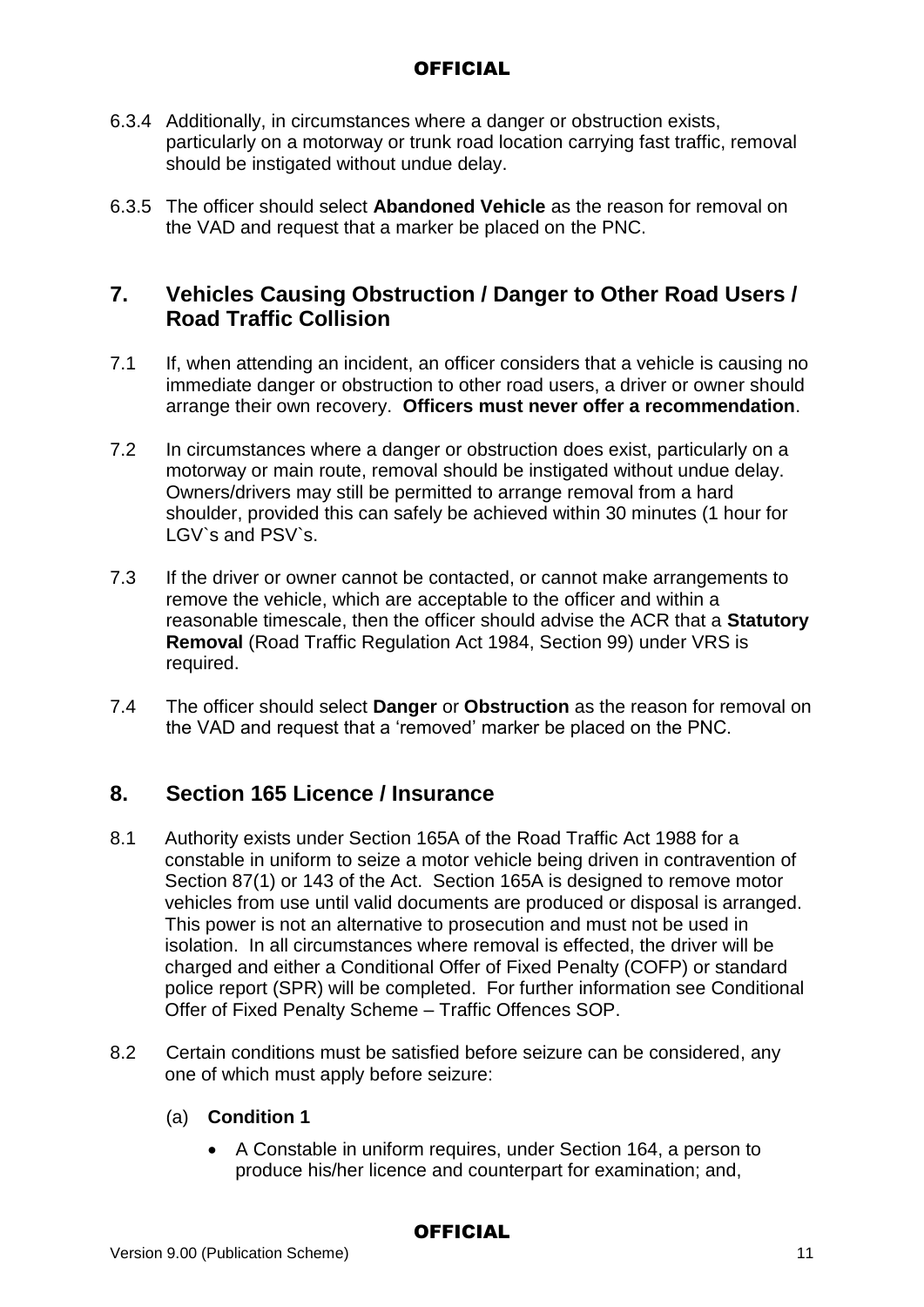- The person fails to produce them; and,
- The Constable has reasonable grounds for believing that a motor vehicle is or was being driven by the person in contravention of Section 87(1).

#### (b) **Condition 2**

- A Constable in uniform requires, under Section 165, a person to produce evidence that a motor vehicle is or was being driven in accordance with Section 143; and,
- The person fails to produce such evidence; and,
- The Constable has reasonable grounds for believing that the motor vehicle is, or was, being driven in contravention of Section 143.

#### (c) **Condition 3**

- A Constable in uniform requires, under Section 163, a person driving a motor vehicle to stop the vehicle; and,
- The person fails to stop the vehicle, or to stop the vehicle long enough, for the Constable to make such lawful enquiries as he/she considers appropriate; and,
- The Constable has reasonable grounds for believing that the vehicle is, or was, being driven in contravention of Section 87(1) or 143.
- 8.3 Where a vehicle satisfies those removal conditions outlined above, the Act requires that officers must warn the driver that the vehicle will be seized unless documents are produced immediately.
- 8.4 Prior to considering removal, officers are to carry out database checks for the existence of relevant documents. Driving licence checks may be made using the #DL facility on PNC. Basic insurance checks may also be made via the PNC, which holds data from the Motor Insurance Database (MID), operated by the Motor Insurers' Bureau (MIB) Information Centre. Private motor vehicle policies are automatically updated to MID by insurance companies. Company vehicle policies are updated by fleet managers.
- 8.5 MIB operate a police helpline **(Information has been removed due to its content being exempt in terms of the Freedom of Information (Scotland) Act 2002, Section 30 Prejudice to effective conduct of public affairs)** or alternatively they can be emailed at www.mib.org.uk, which is available between 0700hrs and 0200hrs Sunday to Thursday and 0700hrs and 0300 hrs, Friday and Saturday. Where the PNC indicates 'insurance not held' but the driver claims to be covered, the enquiry officer or ACR staff may telephone the MIB police helpline. As a minimum, MIB staff require details of the enquiry officer, the driver and the insurance company or broker. Staff will then make direct contact with the insurer or broker to obtain up to date insurance information. In general terms, if the MIB confirm insurance is not held this is sufficiently accurate to provide reasonable grounds to justify seizure of a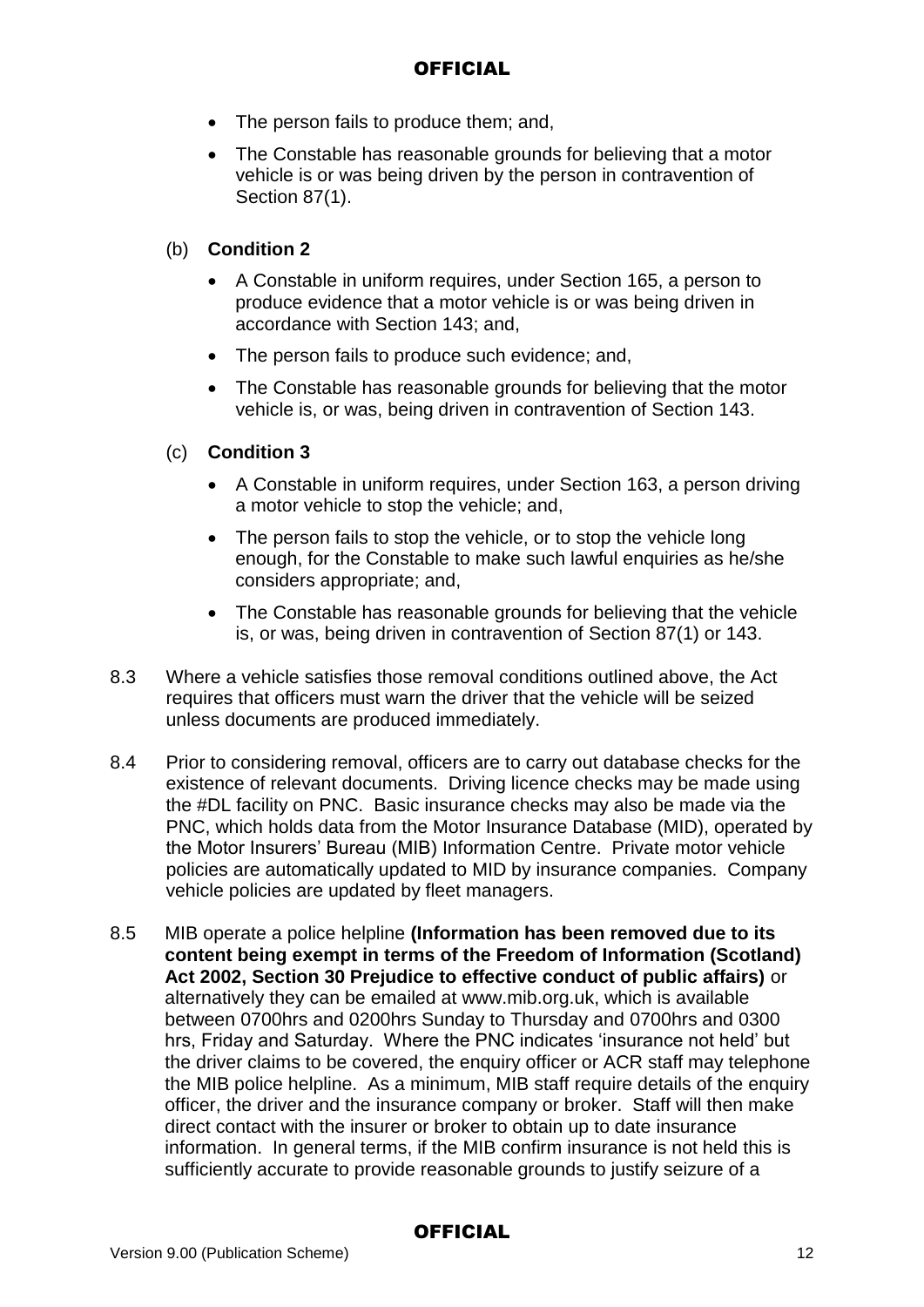private vehicle.

- 8.6 In all other circumstances, i.e. out with office hours, or where an MIB check is inconclusive; officers are not to rely solely on the MID to ascertain if a policy of insurance exists. One other corroborative factor must be established before vehicles are seized. In addition to any admission by the driver, reference should also be made to PNC (Statutory Off-Road Notification (SORN) / Vehicle Excise Licence (VEL) expiry), the Vehicle Test Certificate database, Scottish Intelligence Database (SID), in an effort to establish reasonable grounds to suggest an absence of insurance. Provided some other corroborative factor supports the MID, the vehicle may be seized.
- 8.7 Historically vehicles used for business purposes such as hire cars, fleet vehicles and those 'in trade' did not have to be individually listed on a specific certificate but may have been insured by way of a block insurance policy held by a company, organisation or trader. **This is now no longer the case and vehicles need to be listed immediately on such policies**. Where there is any doubt the insurance company should be contacted directly or via the MIB.
- 8.8 Drivers of private vehicles may also claim to be driving under third party cover from a separate private comprehensive policy, or a brand new policy not yet entered on the MID. Enquiry out with office hours to establish the validity of such claims may prove inconclusive. Where enquiry cannot establish reasonable grounds for removal, a Home Office/Road Traffic Form 1 (HORT 1) is to be issued and the vehicle is not to be seized under Section 165A. For further information see HO/RT SOP.
- 8.9 If a vehicle, suspected of having been used in contravention of section 87(1) or 143, fails to stop, a constable may seize it at any time within the next 24 hours. Seizure may be effected by entering any premises (other than a private dwelling house, including an integral garage), by force if necessary, where there are reasonable grounds for believing the vehicle to be.
- 8.10 An officer, on seizing a vehicle under Section 165A, shall issue a seizure notice to the driver. The notice should be issued at the time of seizure or without delay. Any delay will unnecessarily prevent the owner/keeper or driver uplifting their vehicle.
- 8.11 A seizure notice is a hard copy document/book. If assistance is required in locating a seizure notice contact a Road Policing Unit for assistance.
- 8.12 The appropriate ACR is to be notified that a **Statutory Removal** is required for **Section 165A** purposes. Where the vehicle owner is present and intimates that they have no intention of obtaining documents or collecting the vehicle, they should be encouraged to sign the 'Owner Disclaimer' section of the VAD to absolve them of any further responsibility.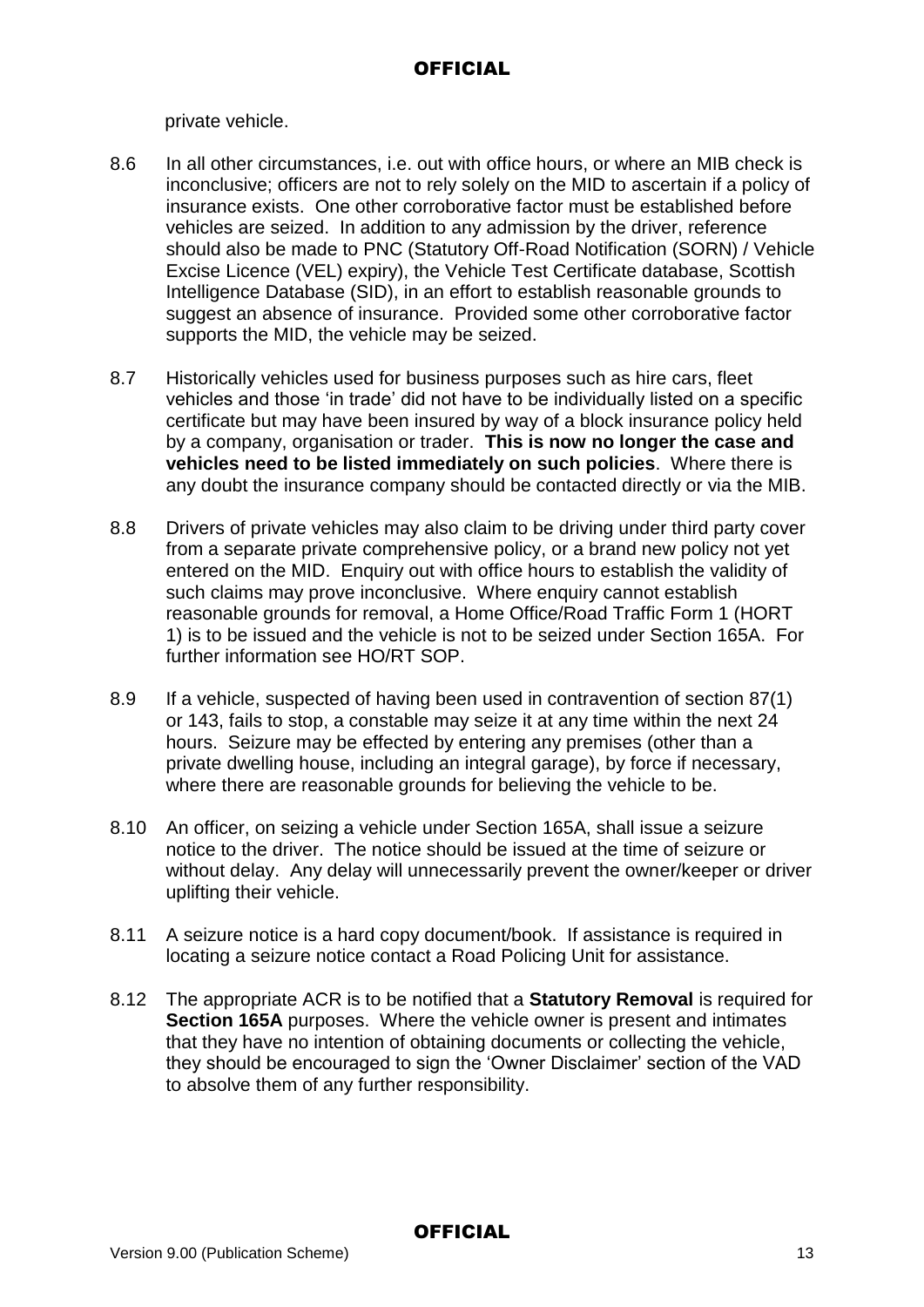- 8.13 Where the driver is not the owner, a further seizure notice will also be issued to the owner and/or last known keeper. It is therefore imperative that officers establish ownership details from the driver and append these to the VAD at the time of removal.
- 8.14 Vehicles removed under Section 165A may be uplifted from the VRO premises by the vehicle owner or their nominee, provided they:
	- Produce to any designated Police Station, a valid driving licence and certificate of insurance, authorising that person to drive the vehicle. If the documents and proof of nomination are in order, release will be authorised.
	- Following production of the required documents to the police, attend the VRO premises with identification and proof of vehicle ownership. Provided these documents are in order **and all charges in relation to removal and storage have been paid,** the vehicle will be released.
- 8.15 Prior to releasing any seized vehicle, staff should satisfy themselves that the seized vehicle is specified on an insurance policy.
- 8.16 Staff should note that many private comprehensive policies permit policyholders to drive other vehicles. In most cases however, insurance companies apply conditions to specifically prohibit policyholders from using 'driving other vehicles' cover to secure uplift of seized vehicles belonging to others. **Where an owner seeks to have their vehicle uplifted by a nominee who is attempting to retrieve the seized vehicle in this manner, the relevant insurance certificate will require close scrutiny to ascertain the extent of cover. Where a policy does permit this, it does not negate the requirement for a seized vehicle to be specified on an insurance policy.** If any doubt exists staff can contact the insurance company or MIB police helpline **(Information has been removed due to its content being exempt in terms of the Freedom of Information (Scotland) Act 2002, Section 30 Prejudice to effective conduct of public affairs)** to clarify if a nominee's 'driving other vehicles' cover specifically excludes uplift of seized vehicles.
- 8.17 Once documents have been produced and found to be in order, staff are to complete a Section 165A Release Authorisation which is part of the seizure notice. Release may only be authorised to the person presenting valid documents. Once complete, the form should be stamped with an official Police Scotland stamp and transmitted without delay to the VRO or, if transmission is not possible the form given to the owner to present to the VRO to permit prompt uplift by the owner or their named representative.

# **9. Vehicles Parked in Contravention of Prohibition / Restriction**

9.1 Use of VRS to remove vehicles parked in contravention of no waiting regulations, should **not** be considered in Local Authority areas where parking has been decriminalised.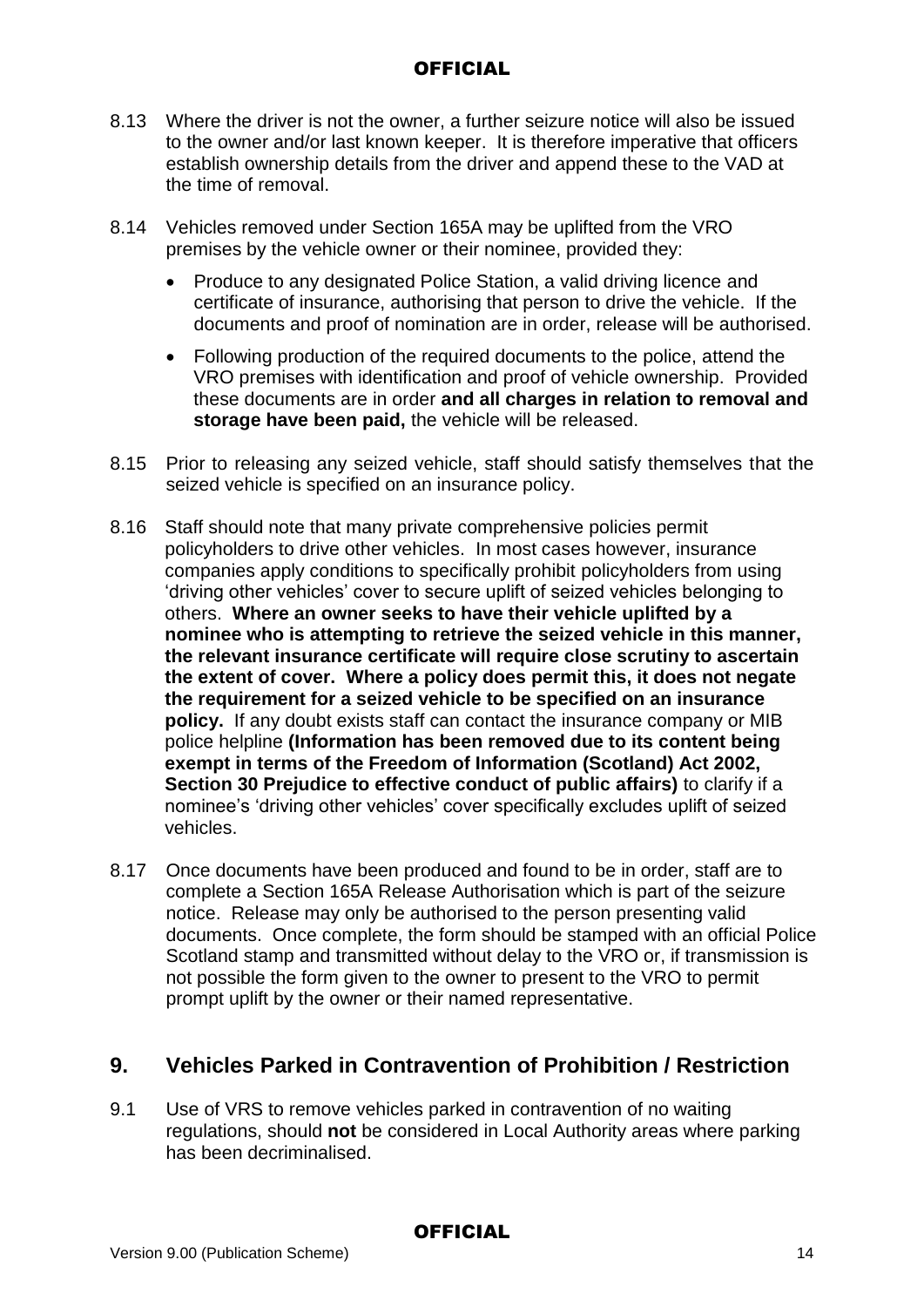- 9.2 This section deals with vehicles left in contravention of no waiting regulations.
- 9.3 Vehicles parked so as to cause a danger or obstruction, are dealt with in Paragraph 7.
- 9.4 Where an officer discovers a vehicle parked in contravention of regulations, which is **not** causing a danger or obstruction, an attempt must be made to contact the owner and a Fixed Penalty Notice (FPN) should be issued.
- 9.5 If the owner cannot be traced or make arrangements suitable to an officer to move the vehicle within a reasonable timescale, it should be treated as abandoned under Regulation 4 of the (Road Traffic Regulation Act 1984, Section 99).
- 9.6 See Appendix 'D' for decriminalised areas.

## **10. Vehicles Used or Suspected of Use in a Crime and which, by Necessity, Require to be Seized as a Production**

- 10.1 It is competent to seize property (including a motor vehicle), which is required for evidential purposes, where any article found in the possession of an accused person is used, or calculated to be of use, in the commission of an offence. Such a decision is a matter for the officer investigating the crime or occurrence.
- 10.2 Temporary retention of a vehicle for the purposes of a search does not normally constitute seizure as a production under VRS. Liability for removal costs will depend on whether or not a vehicle search uncovered evidence. In such cases, the search outcome should be recorded and advice sought from VRS staff. Where a vehicle is not required for any evidential purpose, but rather is liable for forfeiture, it should not be removed without a warrant.
- 10.3 Officers seizing vehicles as productions are to notify the ACR that they require a removal, under the VRS, to effect a crime recovery under the **Subject of Crime or Serious Crime** heading.
- 10.4 The Senior Investigating Officer (SIO) must make contact with the Procurator Fiscal (PF) at the earliest opportunity to enquire whether the vehicle requires to be retained for prosecution or defence purposes. Under the terms of the Civic Government (Scotland) Act 1982 Part VIIA as amended by the Police (Property) Act 1997, the Procurator Fiscal can certify that they no longer require relevant property under the Act to be held. The outcome of the PF's decision should be forwarded to VRS Administration staff as soon as possible.
- 10.5 Individual officers must not arrange the release of any vehicular production directly with the VRO. The Service generally pays for removals at contract rate, however, in certain circumstances owners of productions may be liable for storage costs.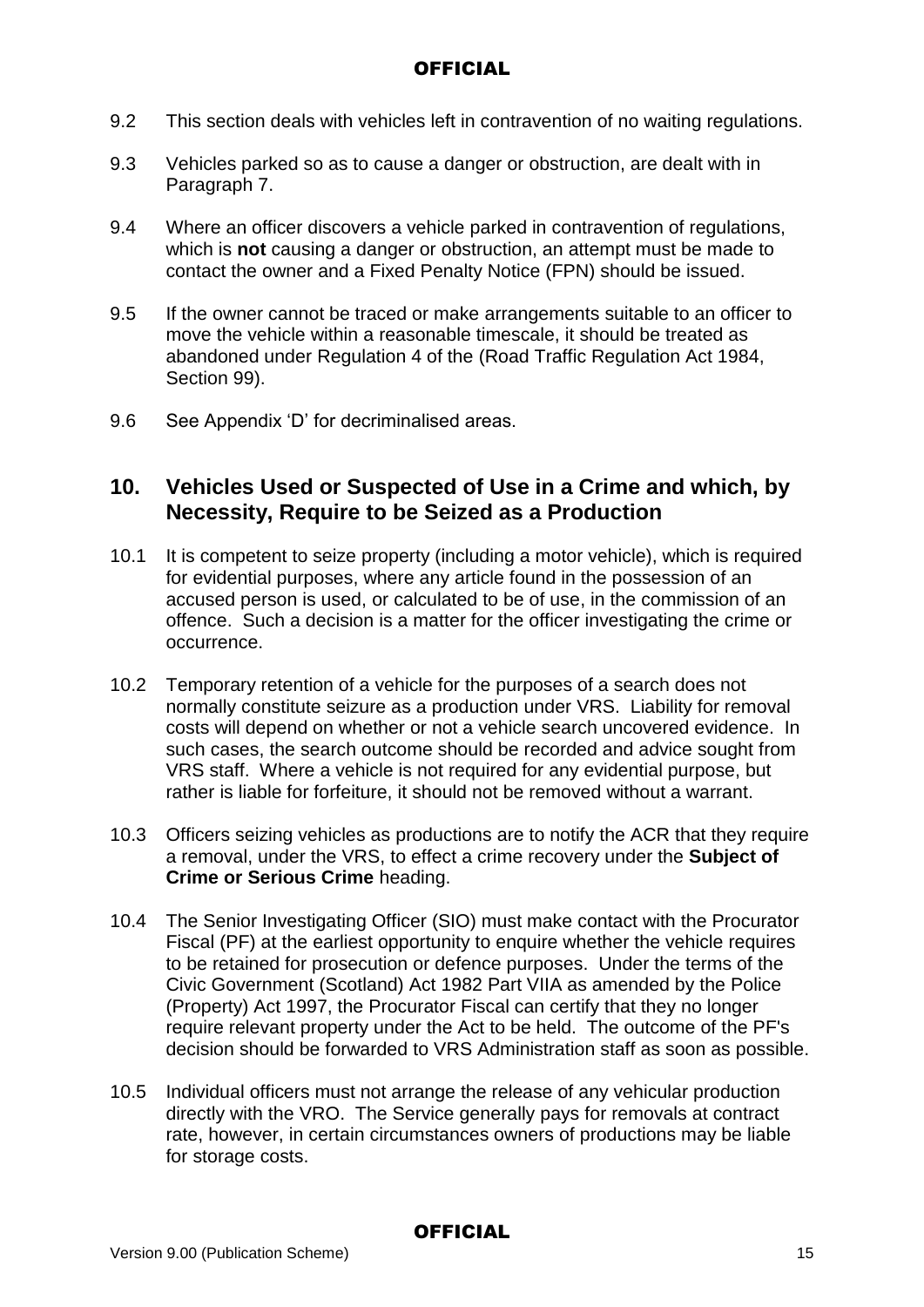10.6 There is no need for officers to contact owners to arrange collection of vehicles, as the VRO will carry out this function under VRS. It is of paramount importance that the VRO controls the process thus giving an element of protection to their staff. In any case where the Police consider that a motor vehicle should be seized for court purposes, either as evidence in the case or where forfeiture is sought, early contact should be made by the reporting officer with the appropriate PF for direction.

## **11. Forfeitures**

- 11.1 If an officer considers that forfeiture may be applicable, a warrant must be obtained to search for and seize a vehicle. Section 21 of the Proceeds of Crime (Scotland) Act 1995 and Section 33 of the Road Traffic Offenders Act 1988 refer.
- 11.2 Officers are to advise the appropriate Control Room that a Crime Recovery is required. This type of removal falls within **Police Purposes – Court Forfeiture.**
- 11.3 The enquiry officer will update VRS administration as to the status of the vehicle and, at the earliest opportunity, will advise when the vehicle need no longer be held. VRS administration will thereafter issue a release note to the VRO.
- 11.4 Individual officers must NOT arrange the release of any forfeited vehicle directly with the VRO.

## **12. Property in the Lawful Possession of Persons Taken into Police Custody - including Drink Drivers, Arrested on Warrant, etc.**

- 12.1 Under the terms of the Civic Government (Scotland) Act 1982 Section 82, where a person taken into police custody is in lawful possession of a vehicle, officers can, on behalf of the Chief Constable, require that person to make suitable arrangements for its collection, care and custody. Where that person fails to make suitable arrangements within a reasonable time, officers can make such arrangements on behalf of the owner. Notes should be recorded in the officer's notebook/PDA, the command and control incident and the relevant custody record.
- 12.2 If the arresting officer is satisfied that the vehicle is not causing an unnecessary obstruction, parked illegally or in a dangerous position then the opportunity exists to leave the vehicle parked and secured at the locus. Again, this option should only be utilised if the person in police custody is in lawful possession of the vehicle, the owner has been given the opportunity to arrange for the removal, and is content with the intended course of action.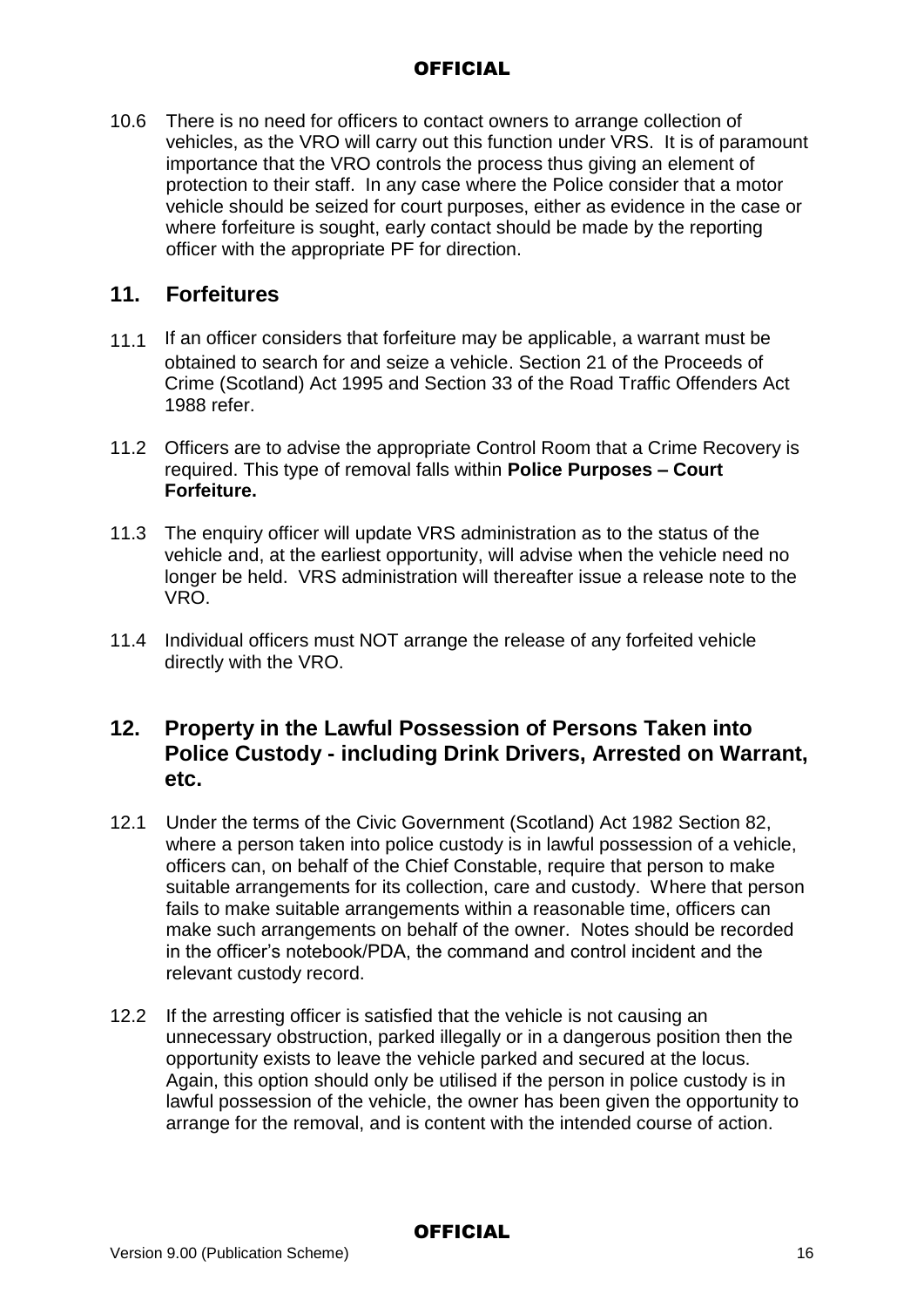- 12.3 If the person, having been notified to remove the vehicle has not done so or arrangements proposed are unacceptable, or is unable to competently make a decision, then the vehicle should be removed using the VRS under the terms of the Civic Government (Scotland) Act 1982.
- 12.4 Officers are to advise the ACR that a recovery is required for a prisoner's vehicle, which falls under **Statutory Removal.** The officer should select **Prisoner's Vehicle** as the reason for removal on the VAD and request that a marker be placed on the PNC. Under these circumstances, **the owner** will be responsible for the recovery costs.

## **13. Property in Unlawful Possession of Persons Taken Into Police Custody – Including Stolen/Suspected Stolen Vehicles**

- 13.1 The Civic Government (Scotland) Act 1982 as amended by the Police (Property) Act 1997 enables the Chief Constable to make arrangements, as they think fit, for the care and custody of property (including vehicles) found to be in the unlawful possession of persons taken into police custody.
- 13.2 Reasonable steps to trace the rightful owner must be taken, details of which must be recorded in the officer's official notebook/PDA.
- 13.3 Specific procedures to deal with recovered stolen vehicles are outlined in Section 6.

## **14. Street to Street Removals**

- 14.1 Certain sporting and entertainment events often involve the implementation of a Temporary Traffic Regulation Order (TTRO) and associated coning schedule, to maintain a clearway. In such circumstances, it may become necessary to remove vehicles, which had been lawfully parked prior to the TTRO taking effect.
- 14.2 Major incidents may also necessitate the removal of parked vehicles to a place of safety, or to permit access for the emergency services.
- 14.3 If the above circumstances dictate that a lawfully parked vehicle requires to be removed, officers are to carry out a PNC ownership check of the vehicle and make attempts to alert the registered keeper/owner of the need for removal.
- 14.4 Where the registered keeper/owner is unavailable or unable to arrange prompt removal, the officer should notify the appropriate control room that a **Statutory Removal** under VRS is required. The officer should select **street to street** as the reason for removal on the VAD. Once removed, it is essential that the PNC is updated with the **exact location** to which the vehicle has been removed.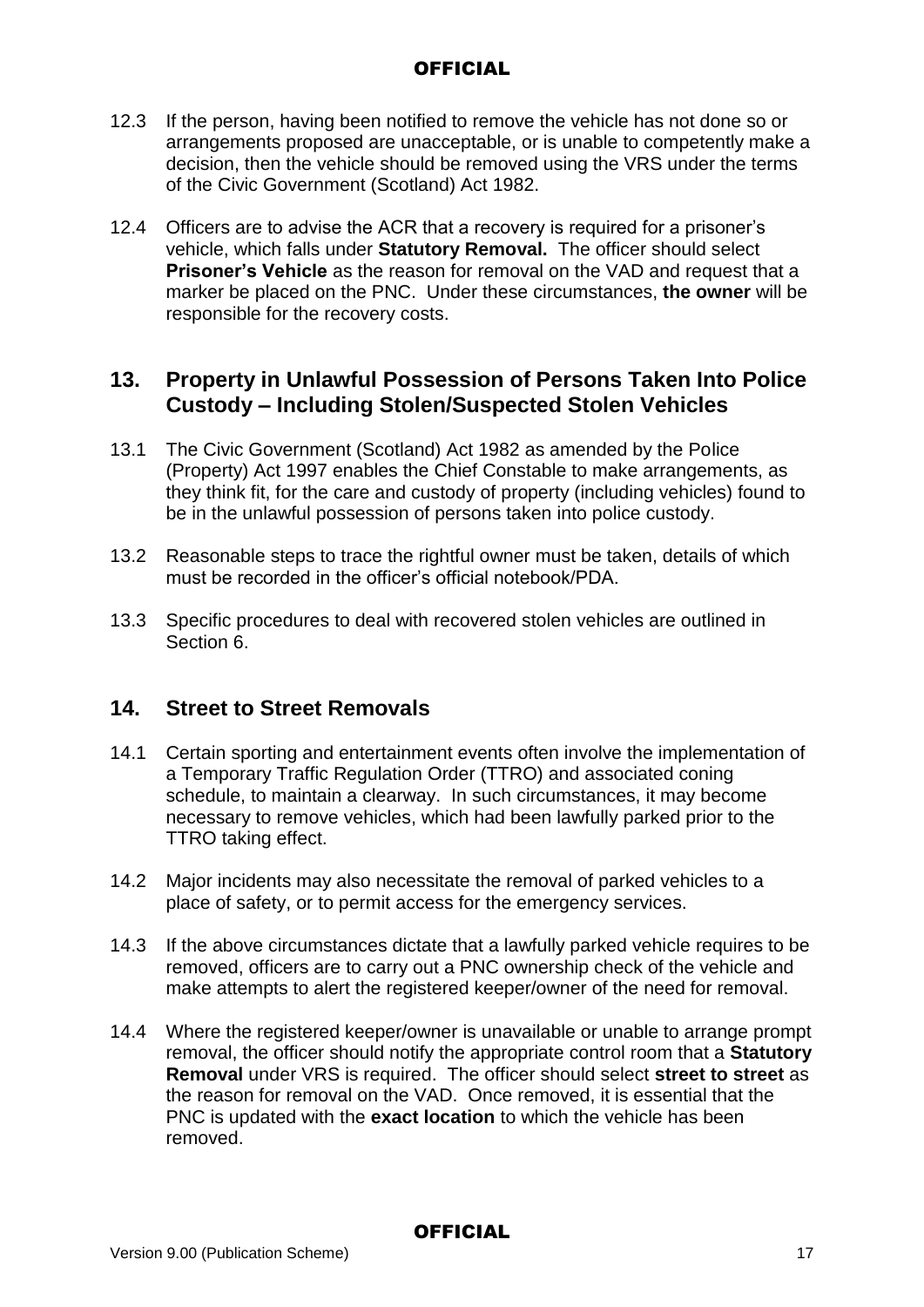14.5 It is generally the case that **the police** will be responsible for the recovery costs associated with street to street removal for major incidents with **event organisers** bearing the cost of street-to-street removals required to facilitate events.

# **15. End of Life Vehicles (Scrapped Vehicles)**

- 15.1 End of life vehicles are removed in accordance with the Refuse Disposal (Amenity) Act 1978. The legislation empowers a Local Authority to remove any vehicle or part thereof that has been abandoned without lawful authority on any land in the open air or other land or any part of a highway. Whether or not a vehicle is 'end of life' depends on factors such as; condition, length of time at locus, etc, which will assist in determining whether or not to instigate removal proceedings.
- 15.2 Whilst a police officer has the power to remove an apparently abandoned motor vehicle, the above legislation places a duty on Local Authorities to remove vehicles which are obviously scrap. The role of the police in this regard is to notify the Local Authority of the location of such material.
- 15.3 VRS should only be used to remove end of life vehicles in the following circumstances:
	- The vehicle is in such a position as to represent an immediate danger or obstruction; or,
	- The vehicle is burned out, suspected stolen AND there are no readily available means of identifying it.
- 15.4 When an officer becomes aware of a vehicle or part of a vehicle to which the legislation applies, they should:
	- Make enquiries locally to trace the owner;
	- Check PNC Owners' records and raise a Found Report.
- 15.5 If unsuccessful in tracing an owner, the Local Authority should be notified to dispose of the vehicle.

# **16. Police Fleet Vehicles**

- 16.1 Where police vehicles have either broken down or been involved in a collision, contact should be made with the relevant ACR and a supervisor informed for vehicle recovery procedures to be implemented.
- 16.2 Airwave and ANPR should be removed or disabled prior to the vehicle being sent to an external agency for repair. For further information see Automatic Number Plate Recognitions (ANPR) SOP and Airwave SOP.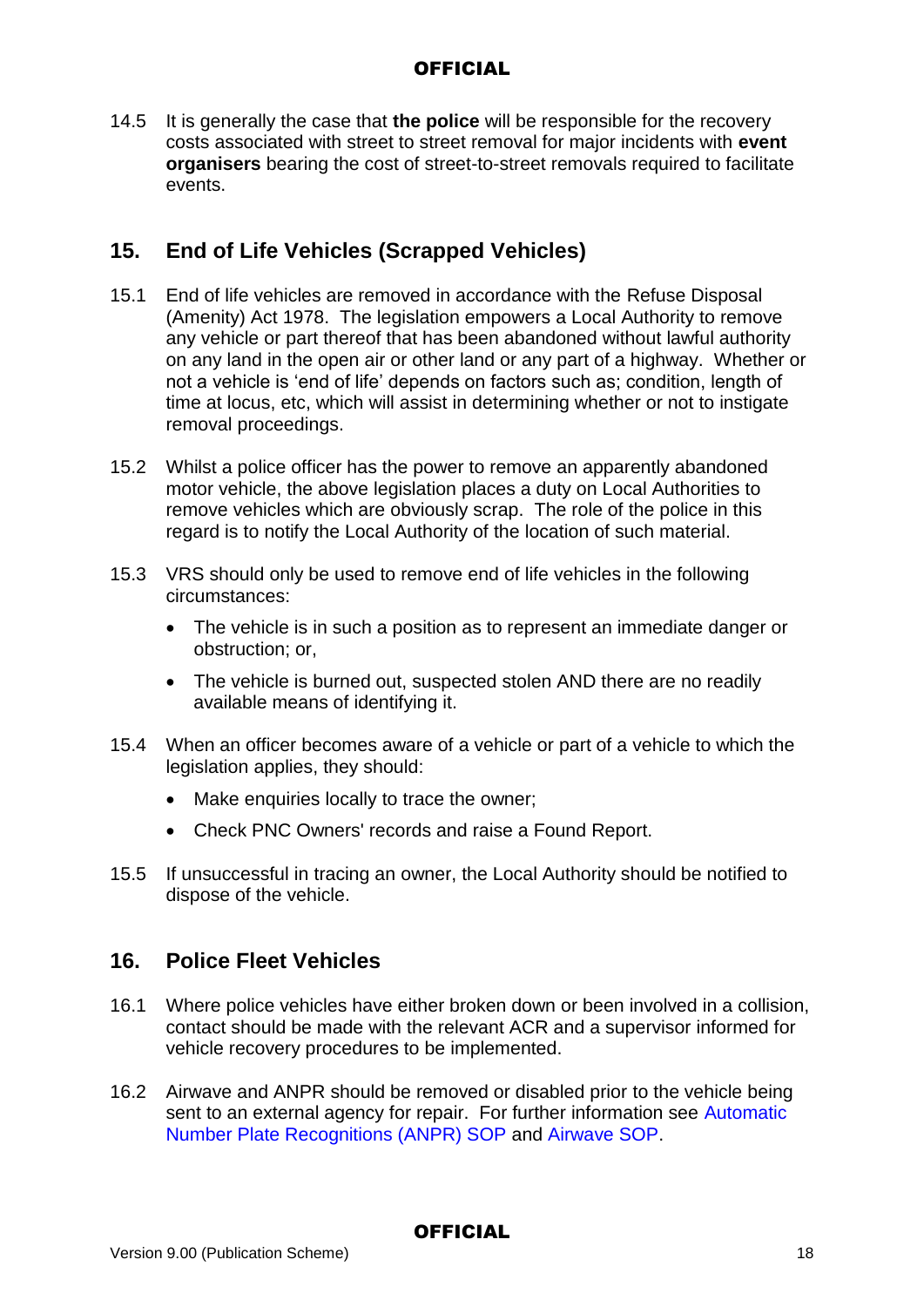# **17. Retention and Disposal of a Seized Vehicle**

- 17.1 Regulations, made under the Road Traffic Act 1988 (Retention and Disposal of Seized Motor Vehicles) (Amendment) Regulations 2008, provide for the retention, safekeeping, release and disposal of vehicles seized.
- 17.2 The Road Traffic Act 1988 (Retention and Disposal of Seized Motor Vehicles) (Amendment) Regulations 2008 include the charges that may be levied on the owner before a seized vehicle is released to them. The Regulations provide circumstances where the owner will not be liable for the charges provided that they can demonstrate that when the vehicle was seized they:
	- Were not the person driving it at the time of seizure; and,
	- Did not know it was being driven; and,
	- Had not consented to its being driven; and,
	- Could not reasonably have taken steps to prevent its being driven.
- 17.3 In such cases (assuming the vehicle is stolen or subject to section 178 of the Road Traffic Act 1988) refer to section 6 where, in most cases, the cost will be borne by the victims' insurers.
- 17.4 Where the driver of the vehicle is not the registered keeper or owner of the vehicle, the reporting officer shall also, as soon as he is able after the vehicle has been taken in to custody, take such steps as are reasonably practicable to give a seizure notice to the registered keeper and to the owner where that appears to be someone different.
- 17.5 Officers must ensure that **all** relevant sections of the seizure notice are completed accurately.
- 17.6 The seizure notice must be dated and can be delivered in the following ways:
	- By delivering it to the relevant person, or to the registered keepers address or by sending it there by registered post;
	- In the case of an owner by leaving it at or sending it via recorded delivery to their usual or last address;
	- If the vehicle is a company or hire car, the notice can be delivered or sent via registered mail to the company secretary, or clerk at the body's registered or principal office.
- 17.7 In practice, hand delivery is the preferred method of execution.
- 17.8 To retrieve their vehicle the owner must first present themselves at a designated police station with a valid driving licence authorising that person to drive the vehicle and a certificate of insurance authorising the driver's intended use of the vehicle. The vehicle release will thereafter be authorised and the owner should then attend at the specified VRS garage with the release notice, identification and proof of ownership. On payment of all outstanding fees the vehicle will be returned to them.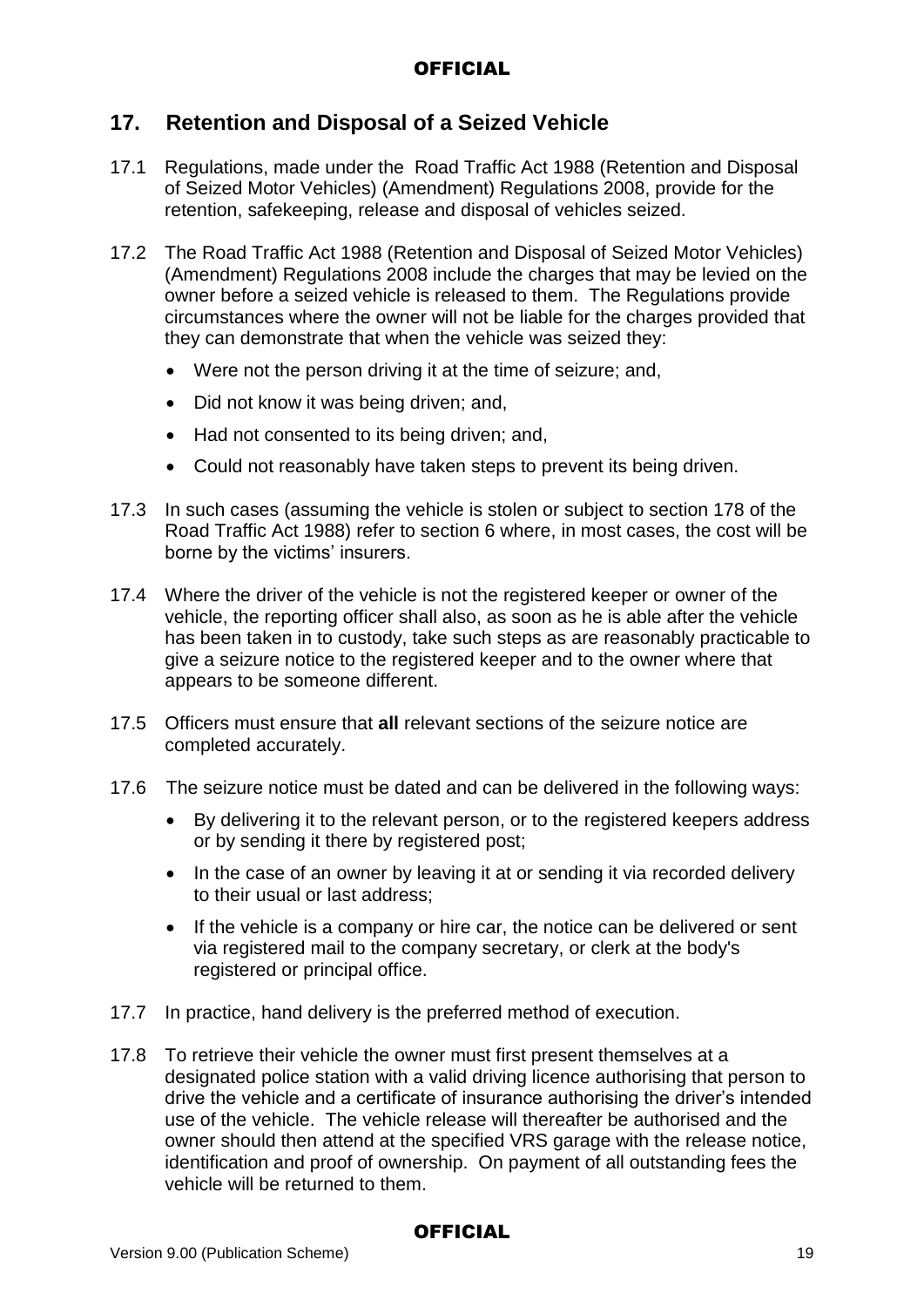- 17.9 The release of 'Crime Vehicles' and 'Serious/Fatal Road Crash' vehicles will only be authorised by VRS staff to VROs following consultation with the Senior Investigating Officer (SIO) in the case. The SIO must also consult with the Procurator Fiscal/Crown Office before granting approval for release.
- 17.10 It is imperative that Defence Counsel be given the opportunity to examine vehicles prior to their release. Where the Crown investigation has concluded and the Defence intimate a desire to have a vehicle examined, liability for storage costs transfer to the Defence until such examination is complete. It is the responsibility of the SIO to notify VRS of any Defence interest in a vehicle.
- 17.11 For every vehicle recovered using VRS, and not authorised for immediate release, the VRS Liaison Officer must, in writing within 28 days of removal, confirm whether the vehicle is to be retained or released. Vehicles should only be retained if the Procurator Fiscal has confirmed them as essential productions. If no intimation is received within 28 days that a vehicle is to be retained and the reason why, the vehicle will be released.
- 17.12 For further information see Antisocial Behaviour SOP and Drink, Drug Driving SOP.

## **18. Complaint Handling**

- 18.1 All complaints regarding vehicle recovery and the operation of the scheme will be handled centrally in the first instance by the liaison officer.
- 18.2 Complaints against police officers are dealt with under existing procedures.
- 18.3 Complaints regarding the operation of the Scheme will be passed to the scheme manager for investigation and response.

#### **19. Charges**

- 19.1 Officers are **not** to discuss specific charges with vehicle owners or drivers. It is a matter for the VRO to deal with any related payment.
- 19.2 In most cases of Statutory Removal, Police Scotland does not pay for vehicle recovery or removal costs. Where such costs are to be borne by the police, the liaison officer will offer guidance.

## **20. Property within Vehicles**

20.1 The safe keeping of property within vehicles being recovered under VRS is the responsibility of the VRO. However, as the vehicle has been seized by police, a cursory check should be made within each vehicle utilising the Safe Systems of Work – Checking Vehicles for Discarded Items and Removal of Items, prior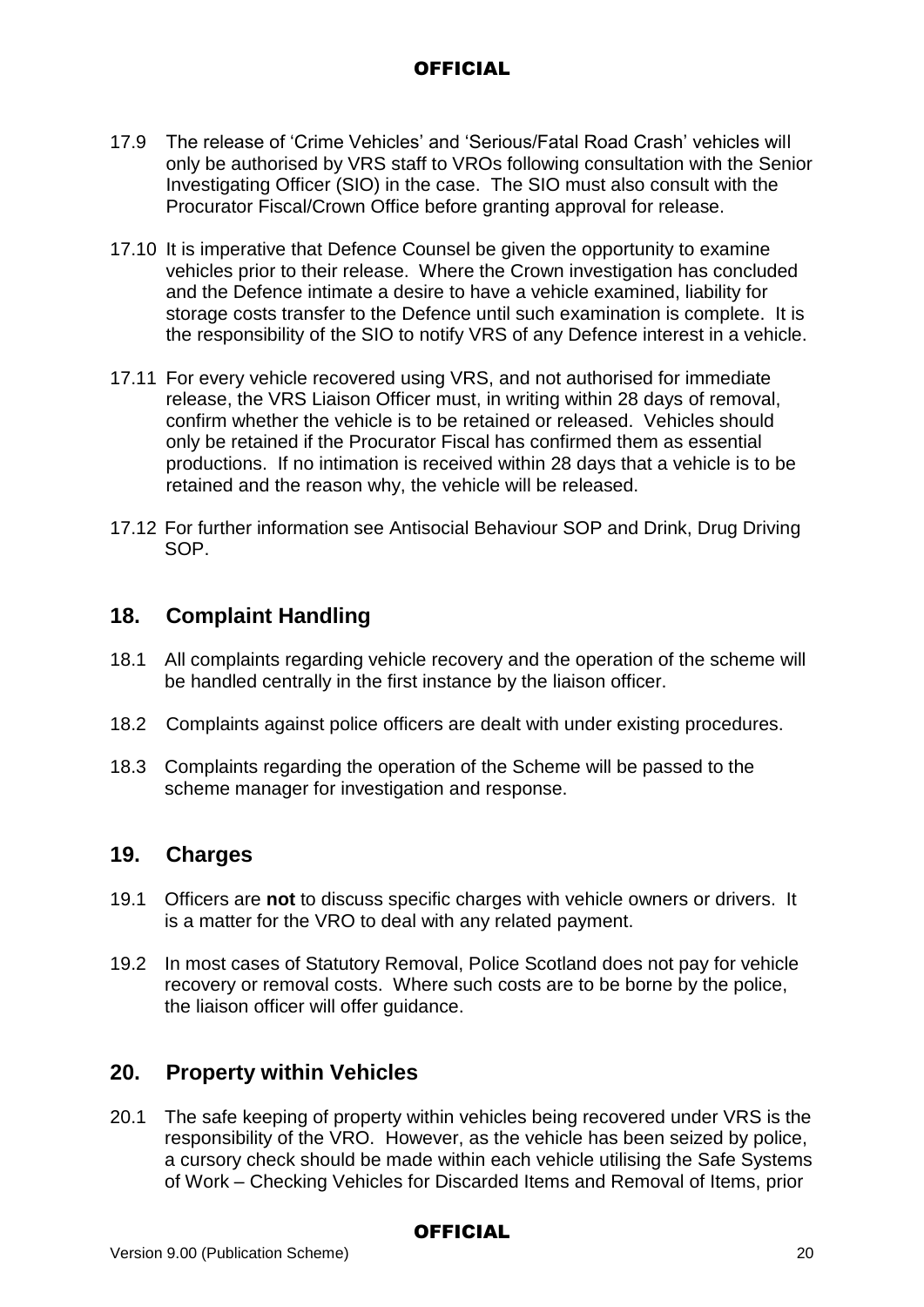to the VRO recovering the vehicle. Where items of police interest are discovered such as; firearms, drugs and stolen property, etc. then these should be recovered / seized in line with established procedures.

20.2 The vehicle keys and alarm/immobiliser control unit should remain with the vehicle at all times.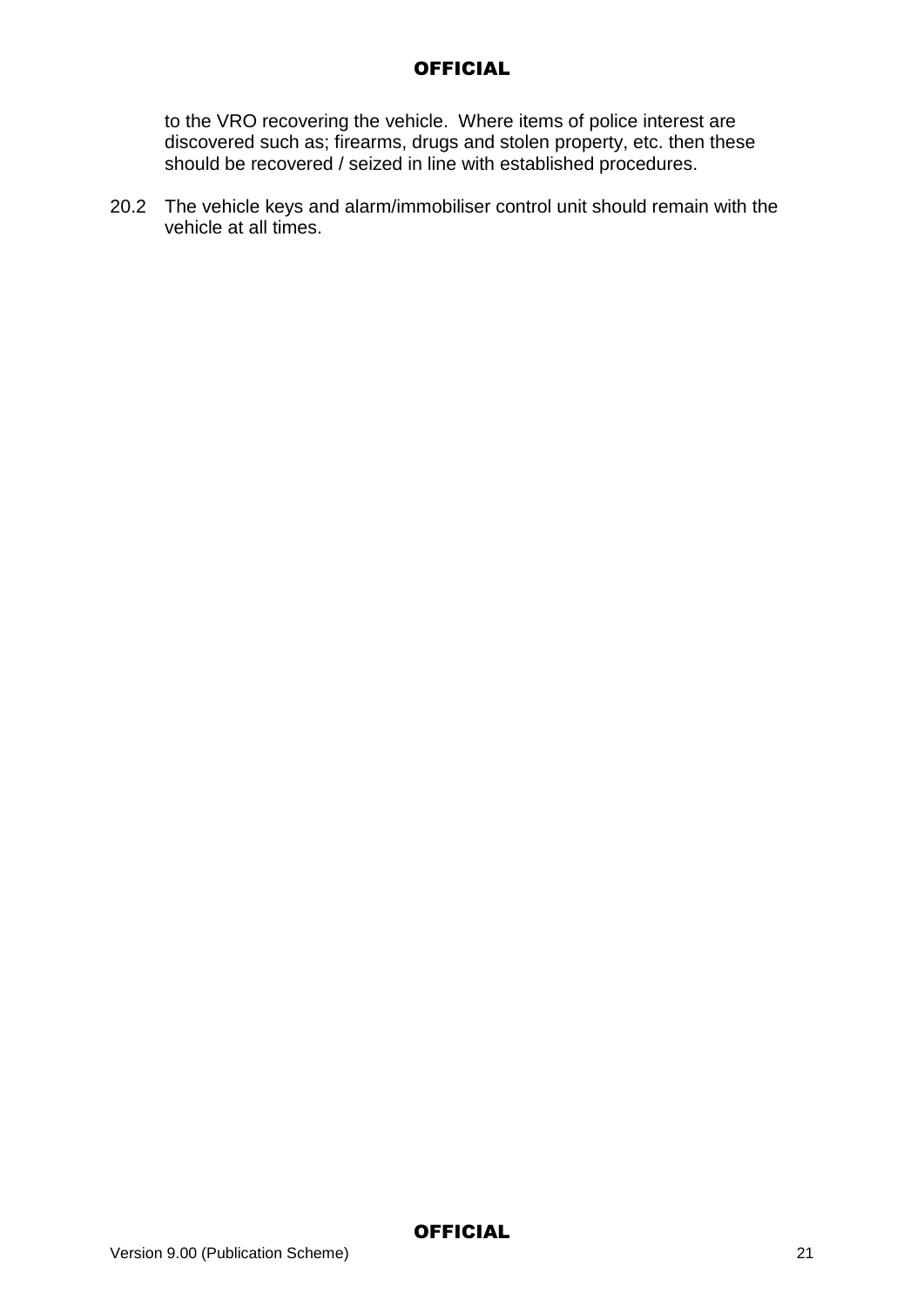# **Appendix 'A'**

# **List of Associated Legislation**

- Antisocial Behaviour etc. (Scotland) Act 2004
- Civic Government (Scotland) Act 1982
- Police (Property) Act 1997
- Proceeds of Crime (Scotland) Act 1995
- Refuse Disposal (Amenity) Act 1978
- Removal and Disposal of Vehicles Regulations 1986
- Road Traffic Act 1988
- Road Traffic Offenders Act 1988
- Road Traffic Regulation Act 1984
- Serious Organised Crime and Police Act 2005
- The Police (Retention and Disposal of Motor Vehicles) (Scotland) Regulations 2005
- The Road Traffic Act (Retention and Disposal of Seized Motor Vehicles) (Amendment) Regulations 2008
- The Road Traffic (Permitted Parking Area and Special Parking Area) (Aberdeen City Council) Designation Order 2003
- The Road Traffic (Permitted Parking Area and Special parking Area) (City of Edinburgh) Designation Order 1998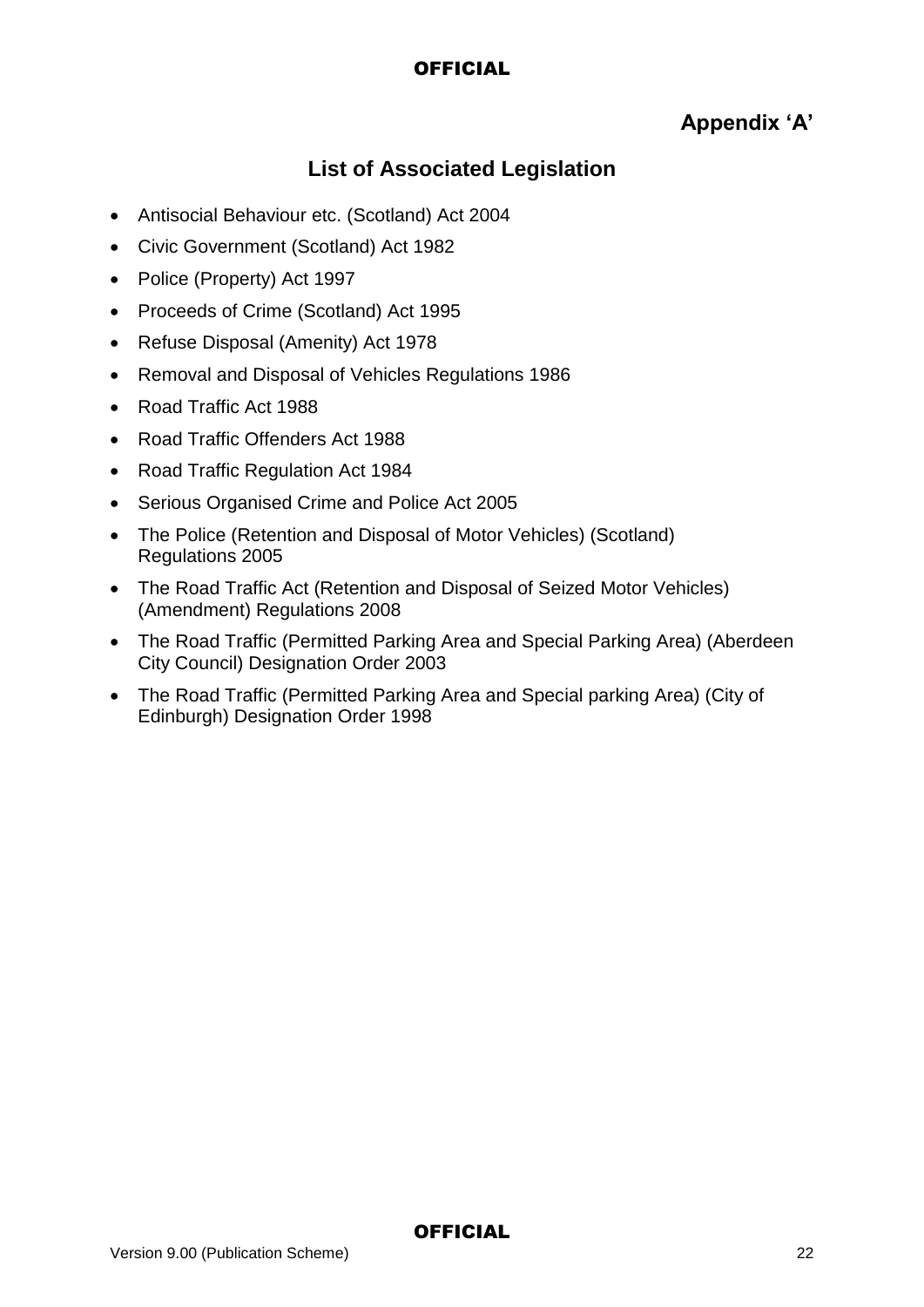# **Appendix 'B'**

# **List of Associated Reference Documents**

#### **Policies**

• Road Policing

### **Standard Operating Procedures**

- Airwave
- Antisocial Behaviour
- Automatic Number Plate Recognitions (ANPR)
- Conditional Offer of Fixed Penalty Scheme Traffic Offences
- Drink, Drug Driving
- HO/RT
- Record Retention
- Stolen Vehicle
- Tracker- Stolen Vehicle Tracking System

#### **Guidance Documents**

- Safe Systems of Work Checking Vehicles for Discarded Items and Removal of Items
- Safe System of Work Initial Examination of Burnt Out Motor Vehicles
- Accident/Incident/Near Miss Reporting and Investigation Guidance Document

#### **Risk Assessments**

RPU Stolen Impounded Vehicle Examinations Generic Risk Assessment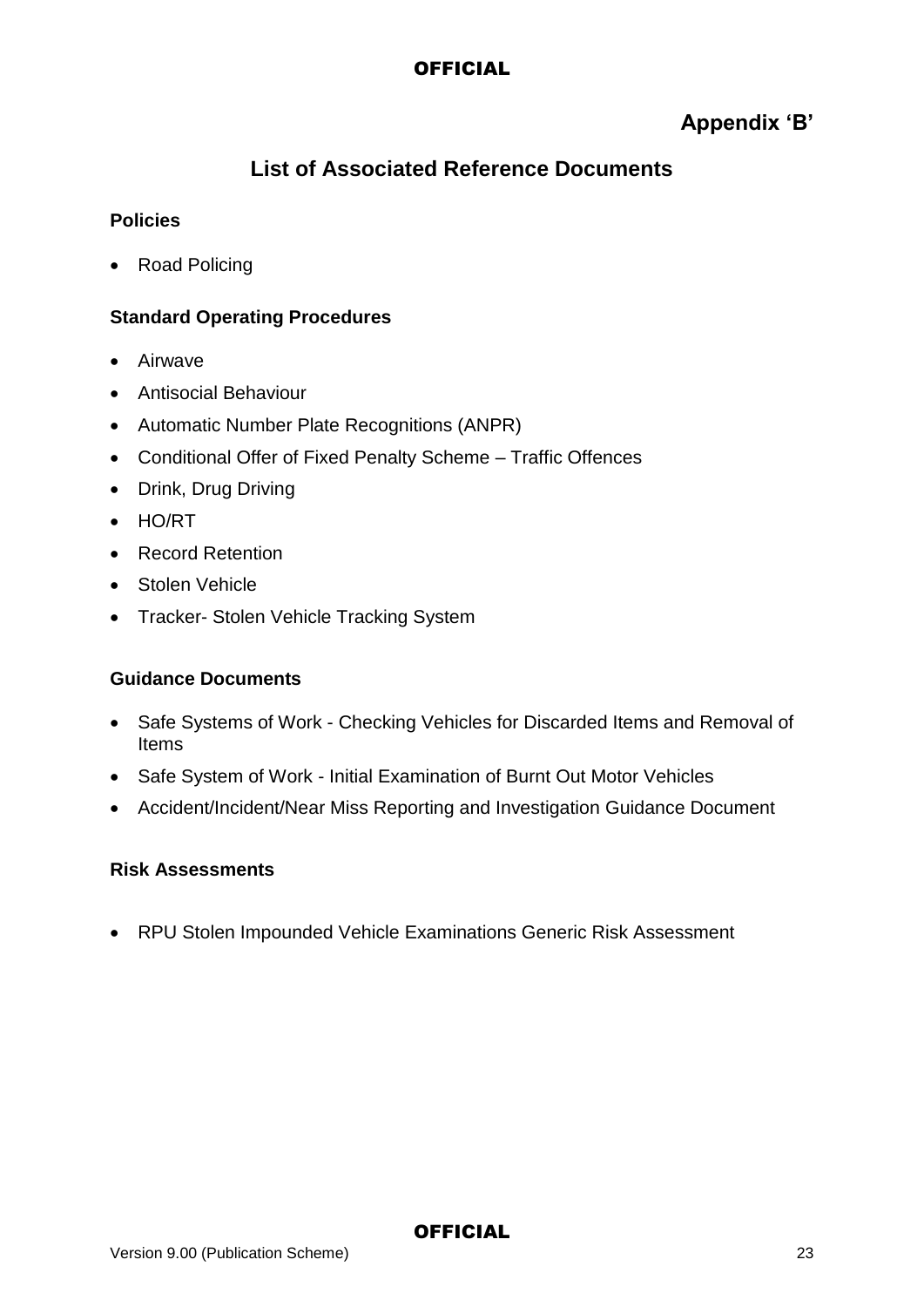# **Appendix 'C'**

# **List of Associated Forms / Templates**

#### **Forms**

- Form 108-011 Schengen SIS II Alert form M (Miscellaneous Information)
- Form 108-017 Schengen SIS II Alert form G (Vehicle)
- Form 108-018 Schengen SIS II Alert form H (Unable to carry out action)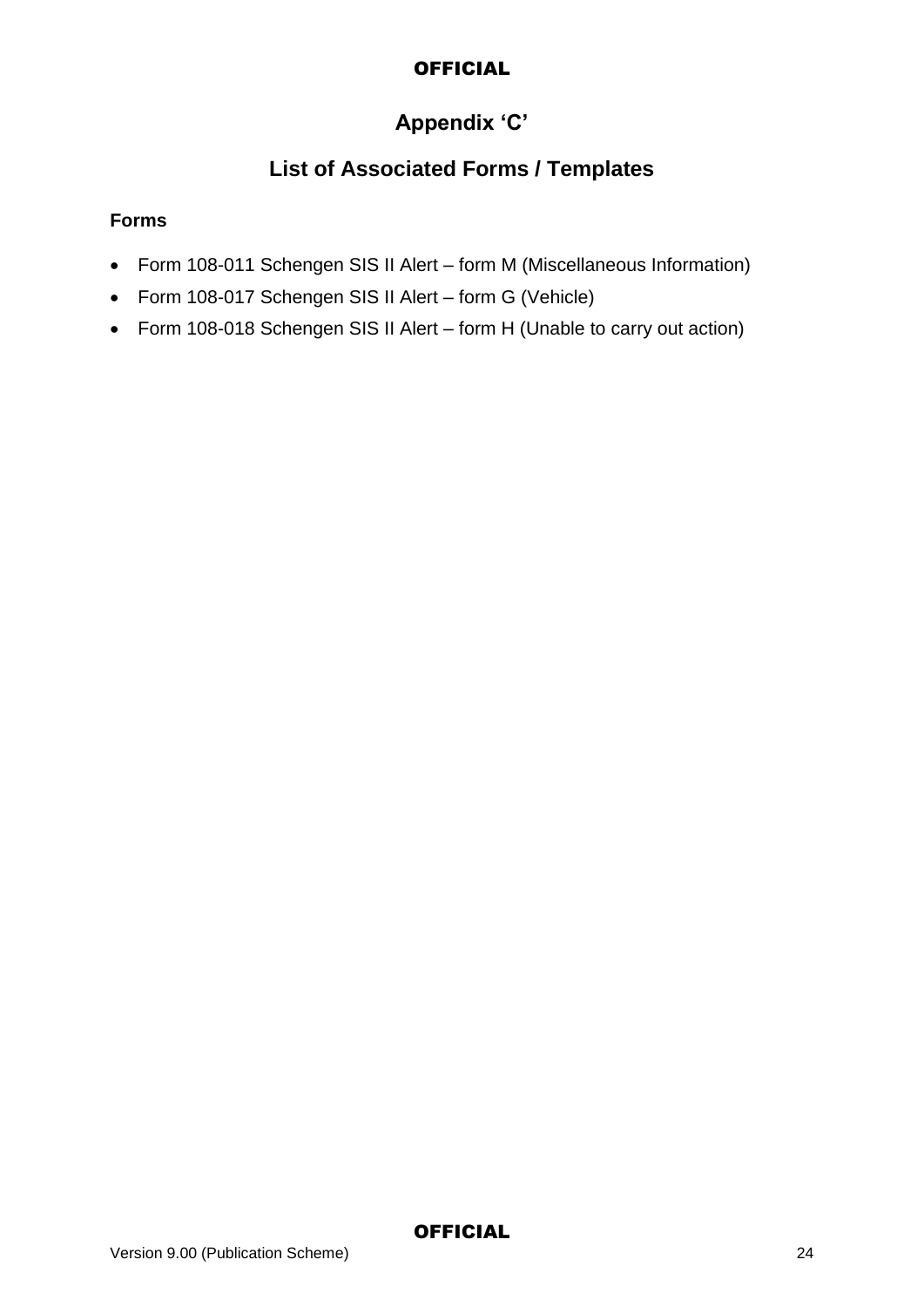# **Appendix 'D'**

# **Decriminalised Parking Areas**

|                                      |                         | <b>Decriminalised (Yes/No)</b> |
|--------------------------------------|-------------------------|--------------------------------|
| <b>Local Authorities</b>             | <b>Division</b>         |                                |
| <b>Aberdeenshire Council</b>         | A                       | <b>No</b>                      |
|                                      |                         | Yes                            |
| <b>Aberdeenshire City Council</b>    | A                       | (Except Commercial             |
|                                      |                         | Quay, Regent Quay and          |
|                                      |                         | <b>Blaikies Quay</b>           |
| <b>Angus Council</b>                 | D                       | <b>No</b>                      |
| Argyll and Bute Council              |                         | Yes                            |
| <b>Clackmannanshire Council</b>      | C                       | No                             |
| <b>Dumfries and Galloway Council</b> | V                       | No                             |
| <b>Dundee City Council</b>           | D                       | Yes                            |
| <b>East Ayrshire Council</b>         | U                       | Yes                            |
| <b>East Dunbartonshire Council</b>   | G                       | Yes                            |
| <b>East Lothian Council</b>          |                         | Yes                            |
| <b>East Renfrewshire Council</b>     | G                       | Yes                            |
| <b>Edinburgh City Council</b>        | Ē                       | Yes                            |
| <b>Western Isles Council</b>         | N                       | <b>No</b>                      |
| <b>Falkirk Council</b>               | C                       | <b>No</b>                      |
| <b>Fife Council</b>                  | $\overline{P}$          | Yes                            |
| <b>Glasgow City Council</b>          | G                       | Yes                            |
| <b>Highland Council</b>              | N                       | Yes                            |
| <b>Inverclyde Council</b>            | K                       | No                             |
| <b>Midlothian Council</b>            | J                       | <b>No</b>                      |
| <b>Moray Council</b>                 | A                       | <b>No</b>                      |
| North Ayrshire Council               | U                       | Yes                            |
| <b>North Lanarkshire Council</b>     | G                       | Yes                            |
| <b>Orkney Islands Council</b>        | N                       | No                             |
| Perth & Kinross Council              | D                       | Yes                            |
| <b>Renfrewshire Council</b>          | Κ                       | Yes                            |
| <b>Scottish Borders Council</b>      |                         | No                             |
| <b>Shetland Islands Council</b>      | $\overline{\mathsf{N}}$ | No                             |
| South Ayrshire Council               | U                       | Yes                            |
| South Lanarkshire Council            | G                       | Yes                            |
| <b>Stirling Council</b>              | C                       | No                             |
| <b>West Dunbartonshire Council</b>   |                         | No                             |
| <b>West Lothian Council</b>          | J                       | <b>No</b>                      |